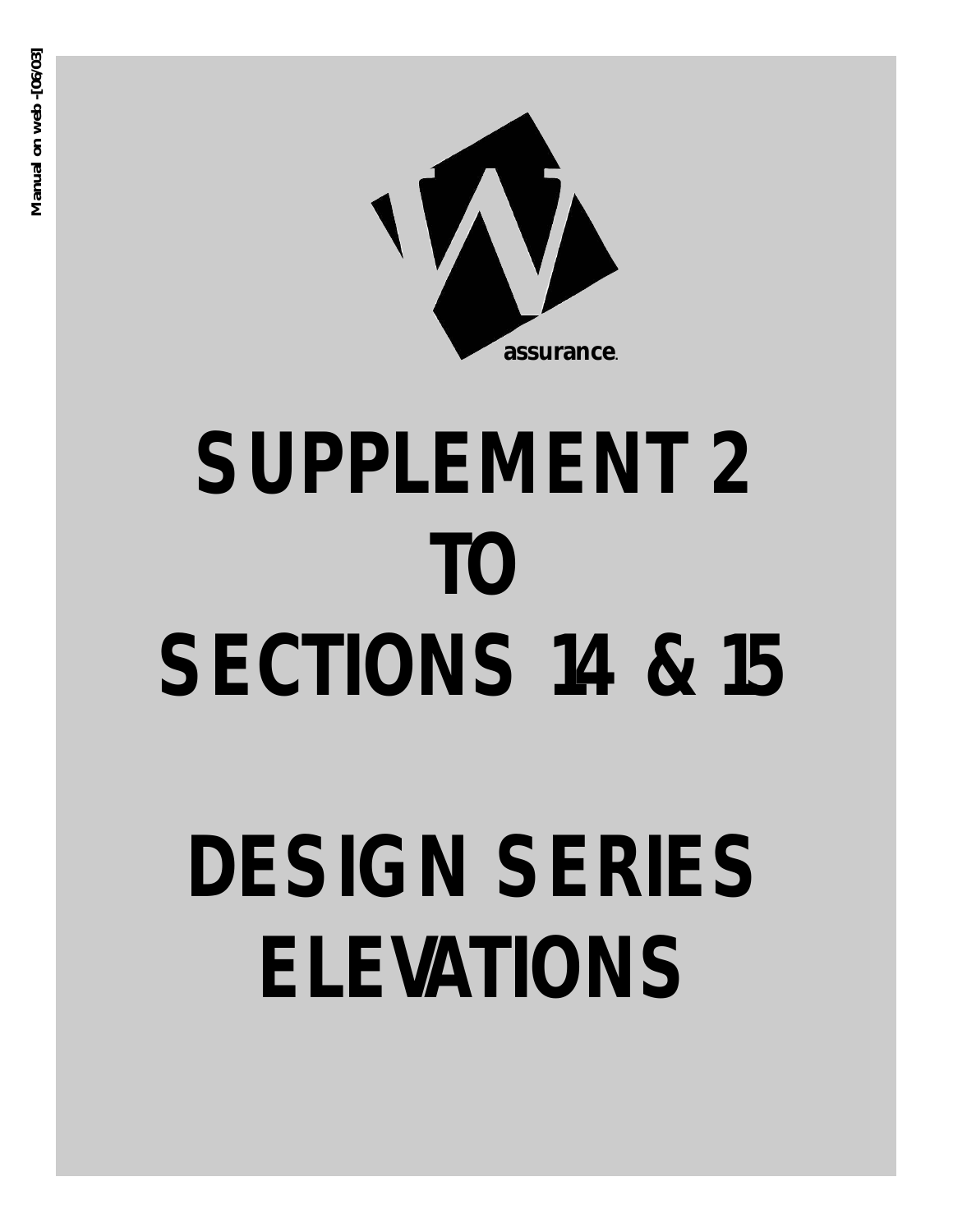## **SUPPLEMENT - 2 CABINET DESIGN SERIES - CDS**

#### **THE FOLLOWING CASEWORK ILLUSTRATIONS ARE ADOPTED AS DESIGN STANDARDS AND PROVIDED TO ASSIST ARCHITECT / DESIGN PROFESSIONALS AND CASEWORK USERS IN SELECTING TYPICAL DESIGNS. THESE ILLUSTRATIONS ARE NOT INTENDED TO LIMIT OR RESTRICT CREATIVITY, OR BE ALL INCLUSIVE.**

In utilizing the **CDS** numbering system, it is not necessary to show casework elevations in your architectural drawings. However, it is necessary to show a plan view with each **CDS** number indicated along with the width, height, and depth in inches (Example: "102-36x30x18"). Cabinet dimensions indicate the nominal outside dimension (floor to top of countertop for height and face of finished wall to face of cabinet door for depth). Fabricators are permitted a tolerance of 1/2" plus/minus in width only.

If other designs are desired than those provided for in the **CDS** system, they may be indicated by selecting the **CDS** number most closely representing the desired design, followed by the letter "M" and a description or illustration of the design modification. (Example: "102M - 2 shelves - 36x30x18" or "102M - no shelves - 36x30x18"). If the **CDS** numbering system is used in conjunction with cabinet elevations on architectural drawings, the cabinet elevations shall govern on any conflict between the requirements of the elevation and/or the **CDS** number.

The following casework heights are recommended for various school grades, subject to ADA requirements:

| Kindergarten - Grade 1 | $= 24"$ |
|------------------------|---------|
| Grades 2 - 3           | $= 27"$ |
| Grades 4 - 6           | $= 30"$ |
| Grades 7 - 9           | $= 33"$ |
| Grades 10 and above    | = 36"   |

The **CABINET DESIGN SERIES** are subdivided as follows:

| Base Cabinets w/o Drawers     | $= 100$ Series |
|-------------------------------|----------------|
| Base Cabinets w/ Drawers      | $= 200$ Series |
| <b>Wall Hung Cabinets</b>     | $= 300$ Series |
| <b>Tall Storage Cabinets</b>  | $= 400$ Series |
| <b>Tall Wardrobe Cabinets</b> | $= 500$ Series |
| <b>Library Cabinets</b>       | $= 600$ Series |
| <b>Moveable Cabinets</b>      | = 700 Series   |

#### **ALL HARDWARE AND ACCESSORIES SHALL BE AS APPROVED BY THESE STANDARDS AND LISTED IN THE INSTITUTE'S SEPARATELY PUBLISHED "APPROVED HARDWARE SUPPLEMENT" WHICH IS UPDATED ANNUALLY.**

#### **GENERAL NOTES:**

- 1. 100 or 200 Series cabinets may be converted into moveable cabinets by prefixing a "7" to the number.
- 2. Moveable cabinets shall be equipped with adequate approved casters for the intended load capacity.
- 3. Cabinet Design Series #'s 728, 729, 735, 736, 737, 738, 739 require metal angle reinforced corners.
- 4. Carts and rolling tall storage cabinets with doors, lacking any horizontal and/or vertical stabilizing dividers, require a diaphragm bottom; specifically Cabinet Design Series #'s 702, 712, 716, 722, 743, 744, 746, 747, 750, and 751.

Supplement -  $2 \triangleleft C$ asework Design Series Page 1 of 30 **<sup>278</sup>**

| Woodwork Institute                          |
|---------------------------------------------|
| Manual of Millwork - 5/1/03                 |
| as updated at                               |
| http://www.woodworkinstitute.com/manual.asp |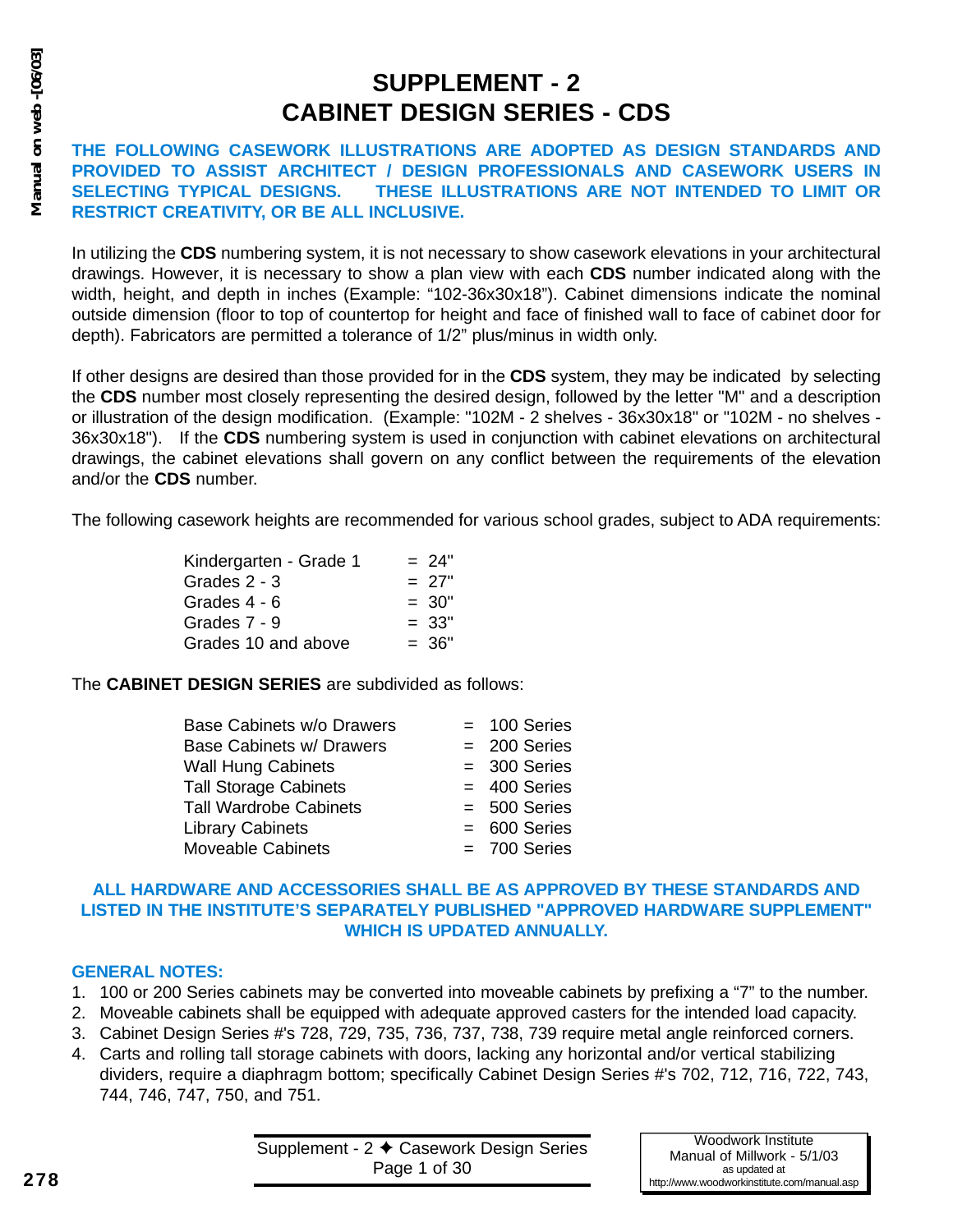## **100 SERIES, BASE CABINETS w/o DRAWERS**



| Woodwork Institute<br>Manual of Millwork - 5/1/03<br>as updated at<br>http://www.woodworkinstitute.com/manual.asp | Supplement - 2 ♦ Casework Design Series<br>Page 2 of 30 | 279 |
|-------------------------------------------------------------------------------------------------------------------|---------------------------------------------------------|-----|
|-------------------------------------------------------------------------------------------------------------------|---------------------------------------------------------|-----|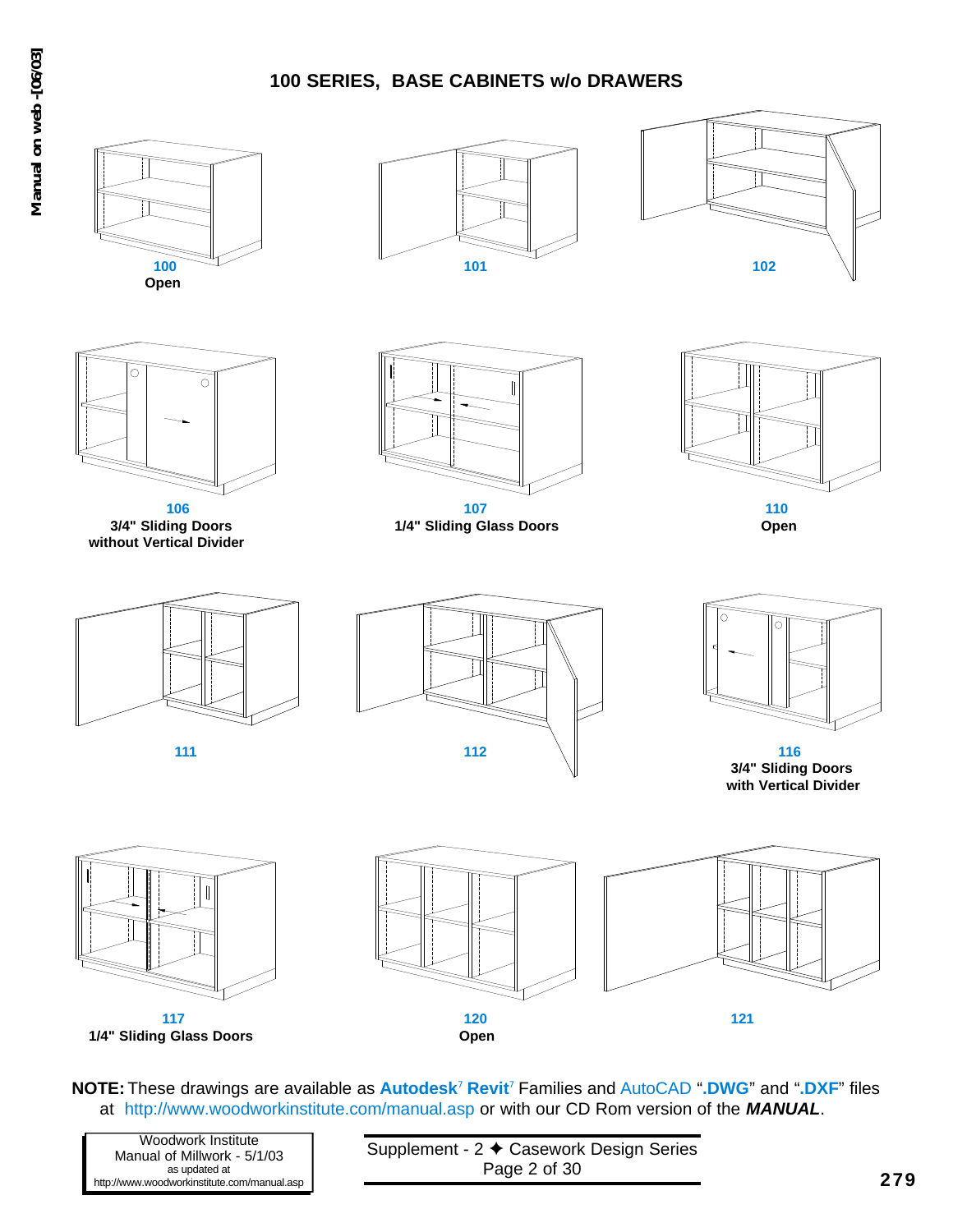## **100 SERIES, BASE CABINETS w/o DRAWERS**



| 280 | Supplement - 2 ♦ Casework Design Series<br>Page 3 of 30 | Woodwork Institute<br>Manual of Millwork - 5/1/03<br>as updated at<br>http://www.woodworkinstitute.com/manual.asp |
|-----|---------------------------------------------------------|-------------------------------------------------------------------------------------------------------------------|
|     |                                                         |                                                                                                                   |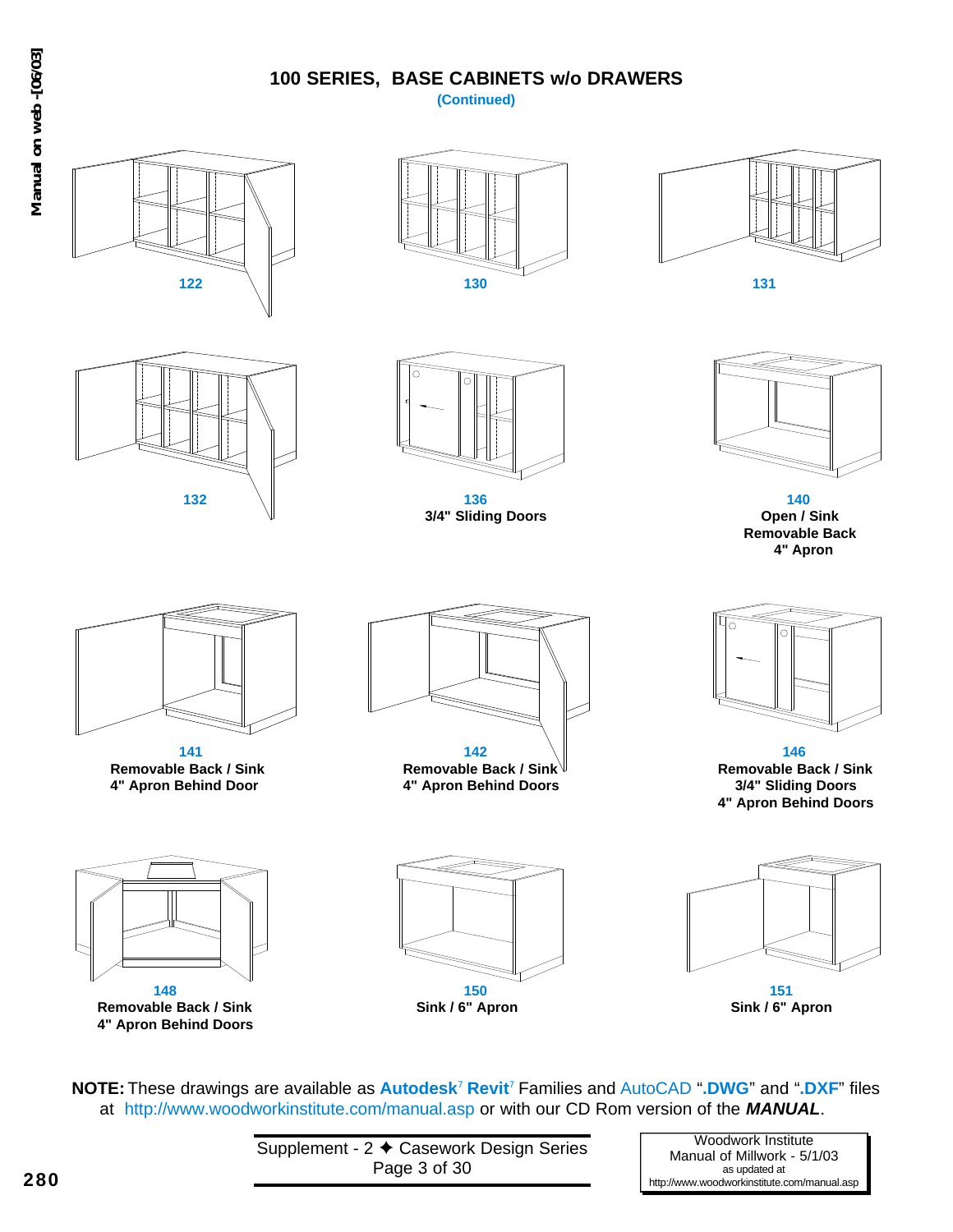## **Manual on web -[06/03]** Manual on web-[06/03]

#### **100 SERIES, BASE CABINETS w/o DRAWERS**

#### **(Continued)**



| Woodwork Institute                          |
|---------------------------------------------|
| Manual of Millwork - 5/1/03                 |
| as updated at                               |
| http://www.woodworkinstitute.com/manual.asp |

Supplement - 2  $\blacklozenge$  Casework Design Series Page 4 of 30 **281**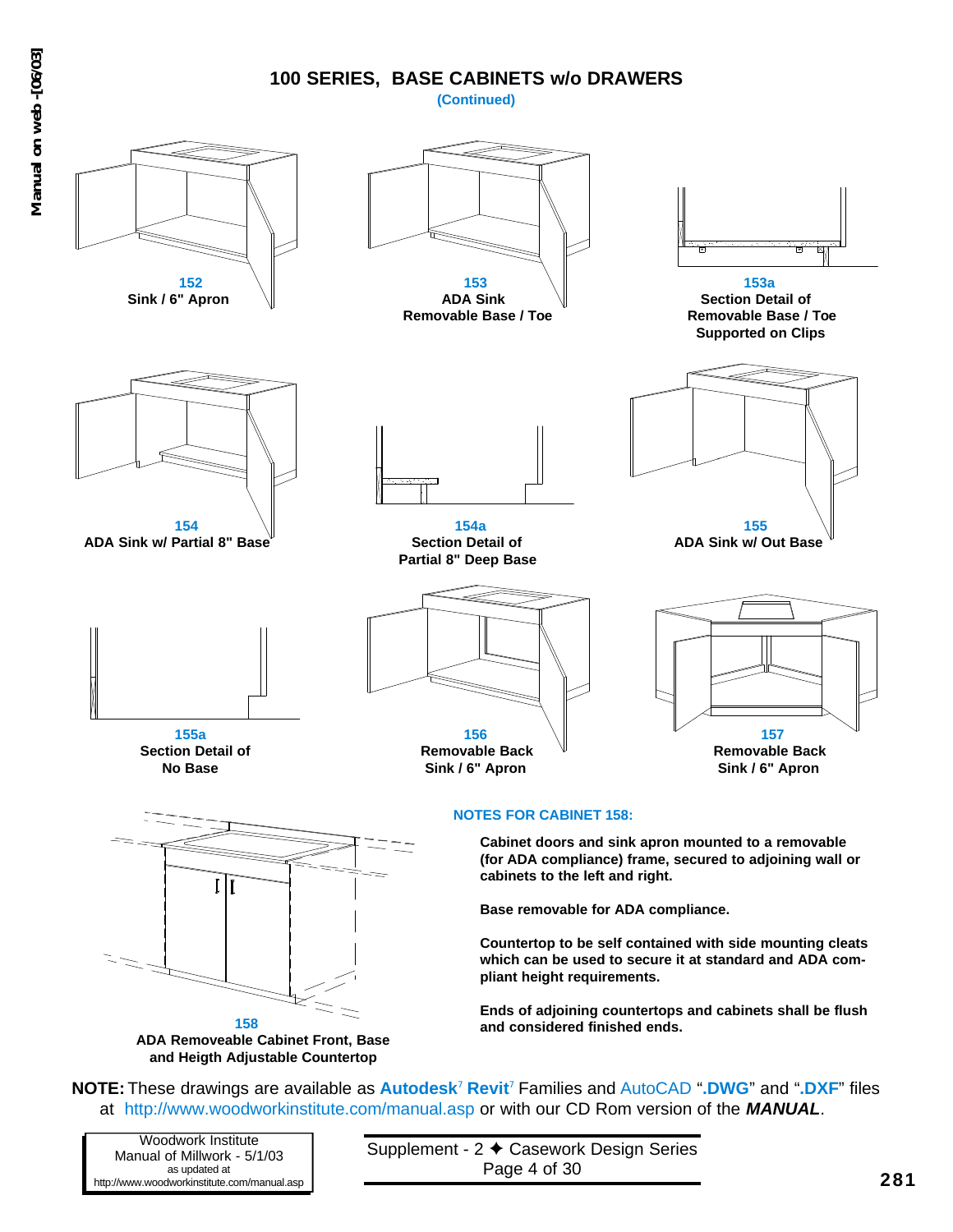## **Manual on web -[06/03]** Manual on web-[06/03]

## **100 SERIES, BASE CABINETS w/o DRAWERS**

#### **(Continued)**





**160 161 162**



**Open**











**Blind Corner Range Tray Storage 1/4" Dividers**



**Retractable Towel Rack Open**





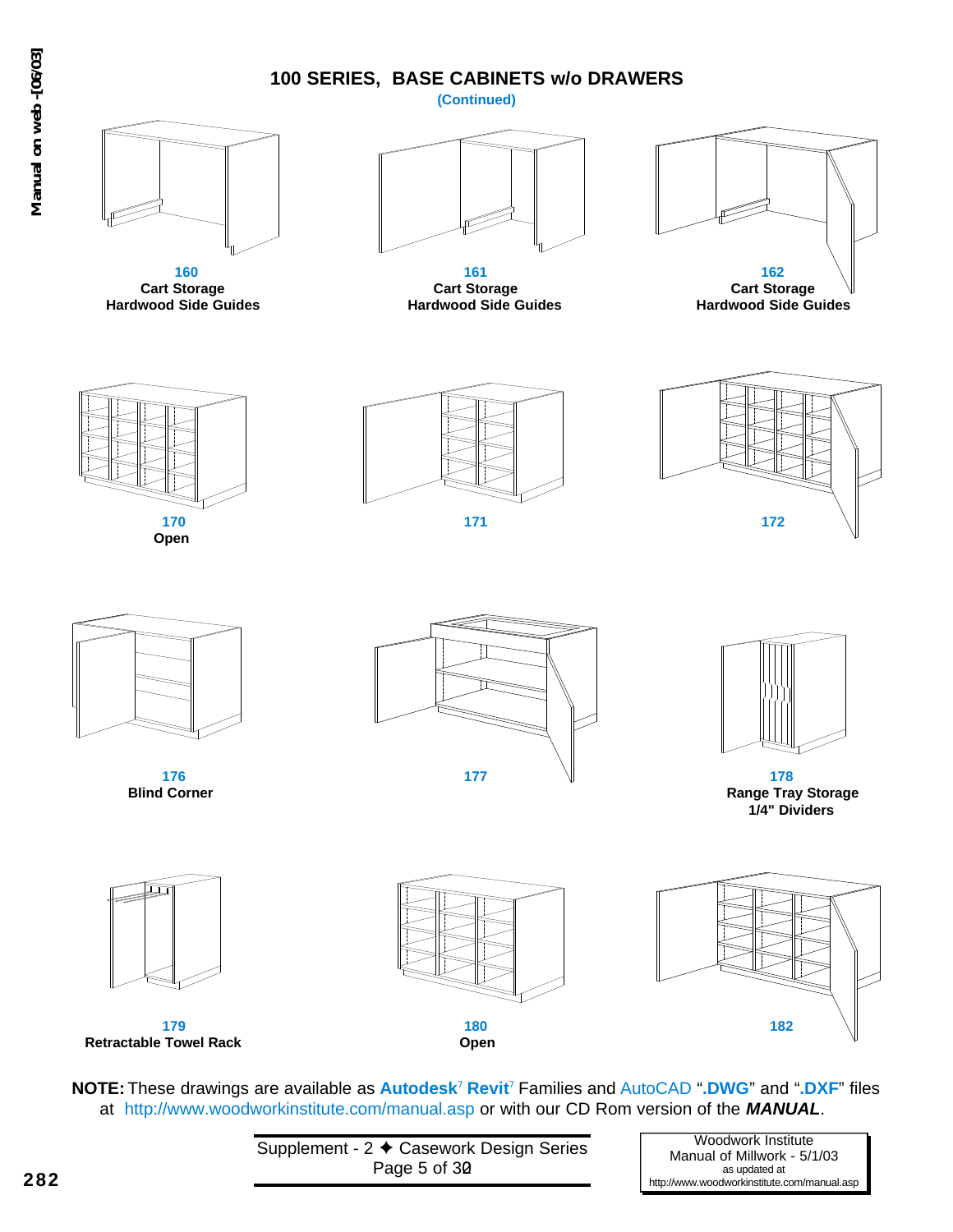## **Manual on web -[06/03]** Manual on web-[06/03]

#### **100 SERIES, BASE CABINETS w/o DRAWERS**

**(Continued)**



as updated at http://www.woodworkinstitute.com/manual.asp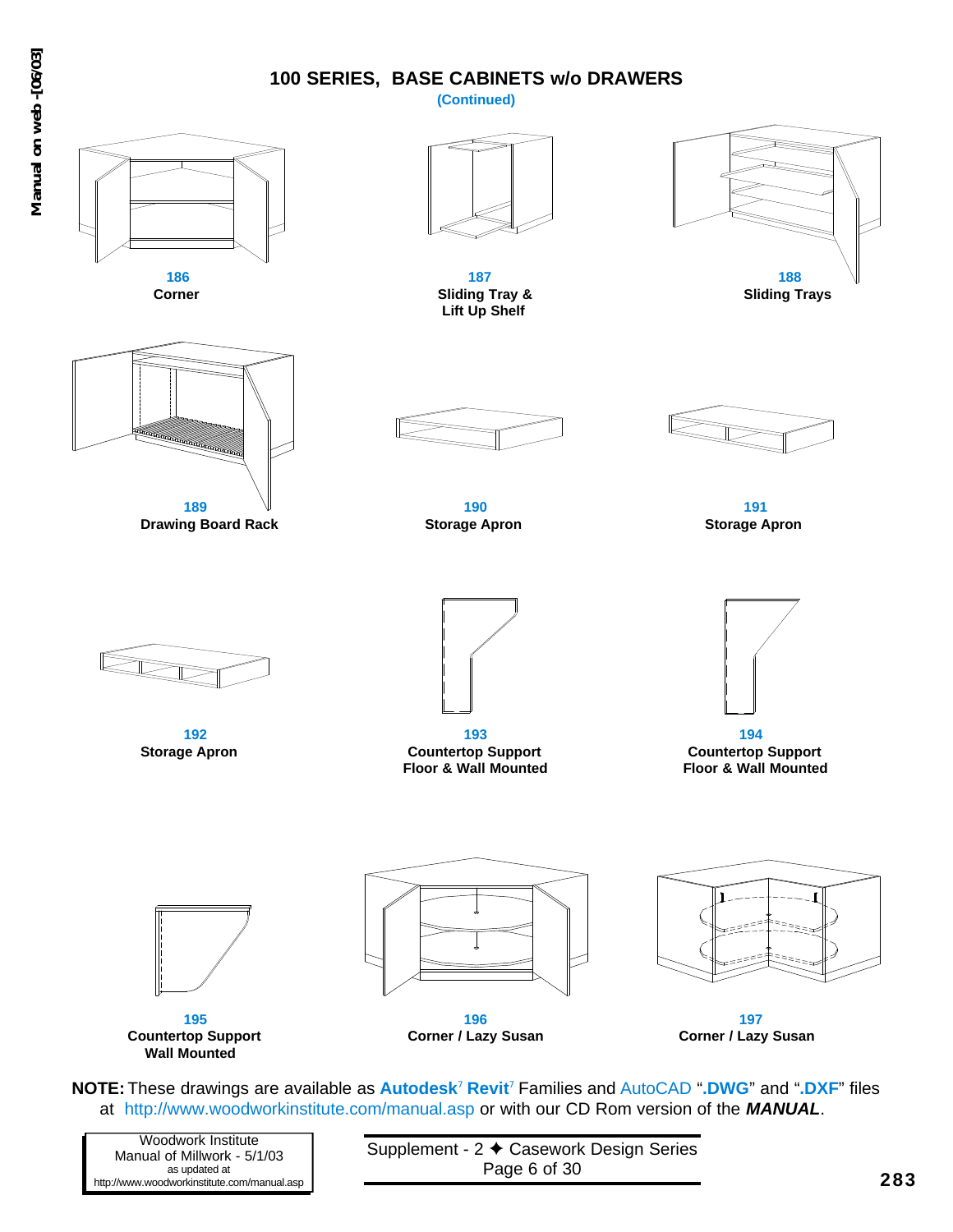#### **100 SERIES, BASE CABINETS w/o DRAWERS (Continued)**



**Includes Adjustable Metal Frame Includes Sliding Metal Frame**



**NOTES**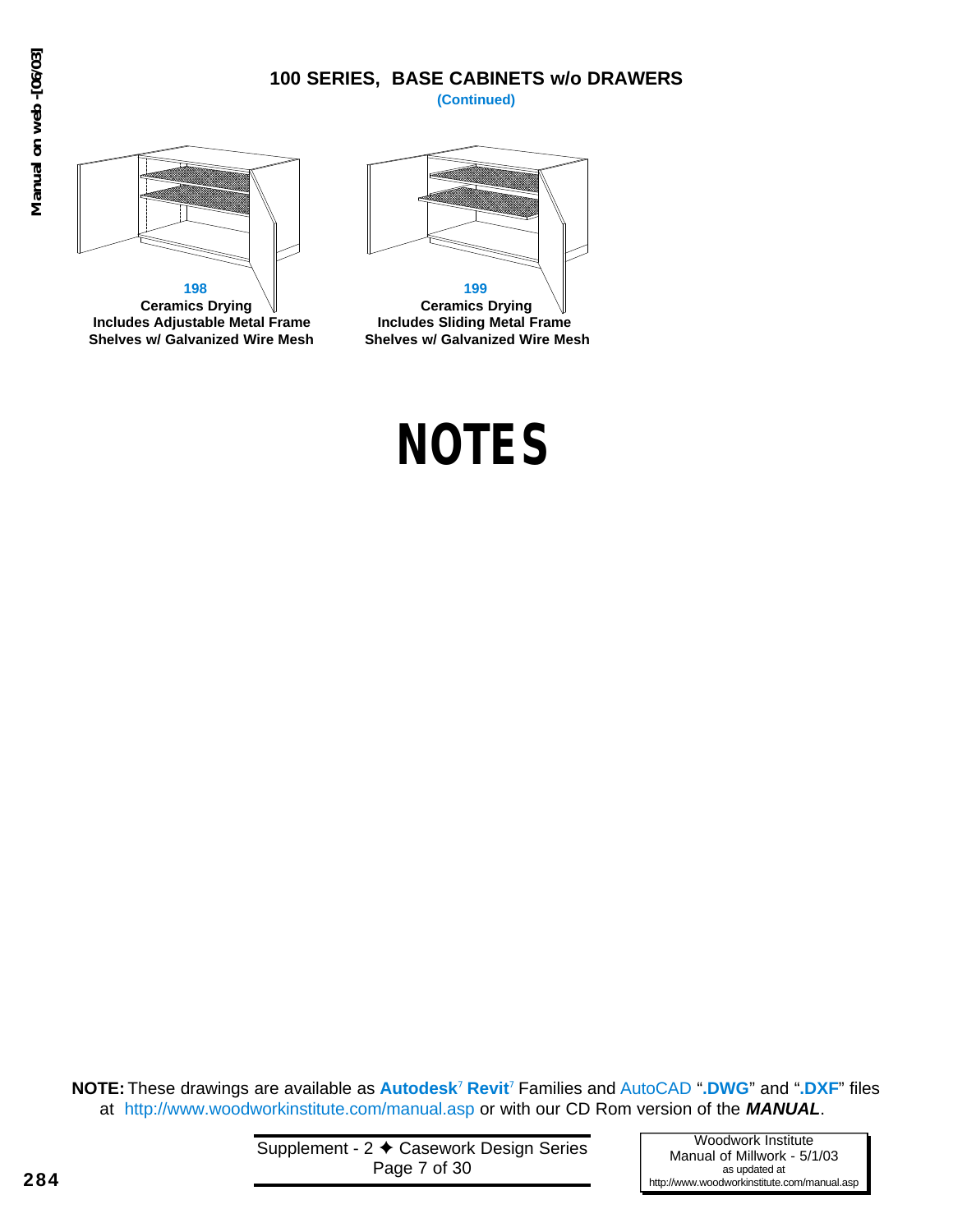## **200 SERIES, BASE CABINETS with DRAWERS**



**NOTE:** These drawings are available as **Autodesk**<sup>7</sup> **Revit**<sup>7</sup> Families and AutoCAD "**.DWG**" and "**.DXF**" files at http://www.woodworkinstitute.com/manual.asp or with our CD Rom version of the *MANUAL*.

Supplement - 2  $\blacklozenge$  Casework Design Series Page 8 of 30 **285**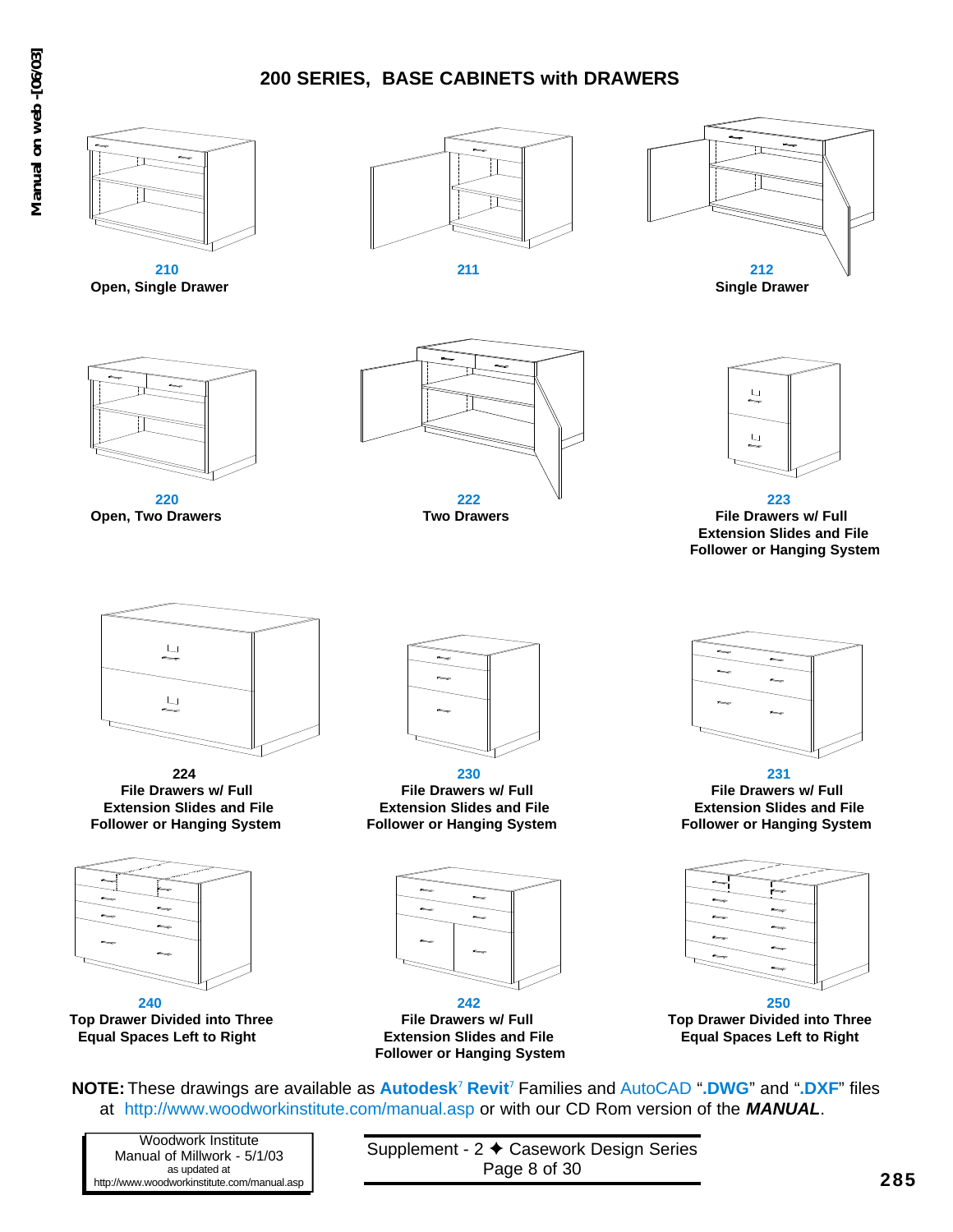### **200 SERIES, BASE CABINETS with DRAWERS**



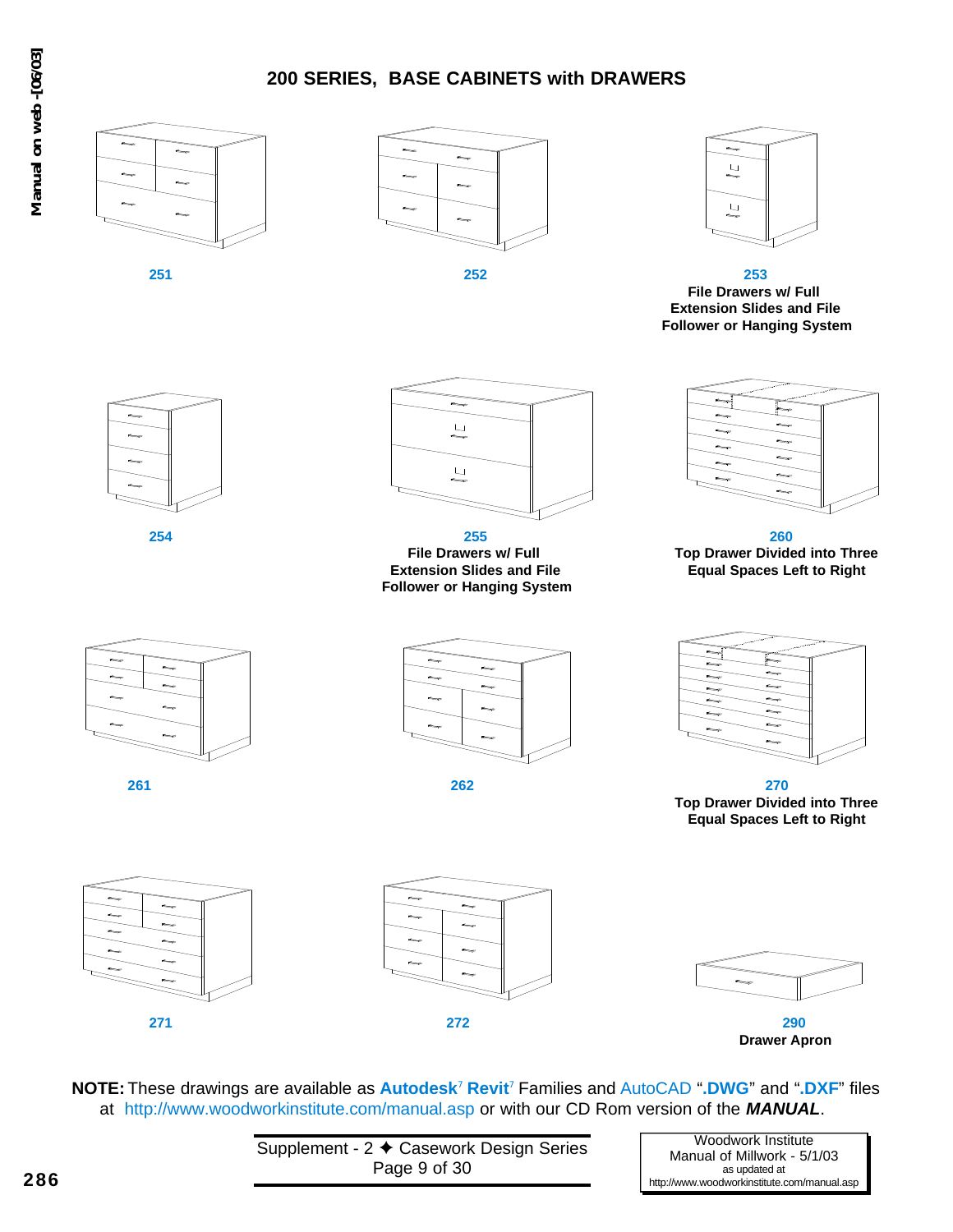#### **200 SERIES, BASE CABINETS with DRAWERS (Continued)**

**Manual on web -[06/03]** Manual on web-[06/03]





**291 292 Drawer Apron Drawer Apron** 

**NOTES**

**NOTE:** These drawings are available as **Autodesk**<sup>7</sup> **Revit**<sup>7</sup> Families and AutoCAD "**.DWG**" and "**.DXF**" files at http://www.woodworkinstitute.com/manual.asp or with our CD Rom version of the *MANUAL*.

Woodwork Institute Manual of Millwork - 5/1/03 as updated at http://www.woodworkinstitute.com/manual.asp

Supplement - 2 + Casework Design Series Page 10 of 30 **287**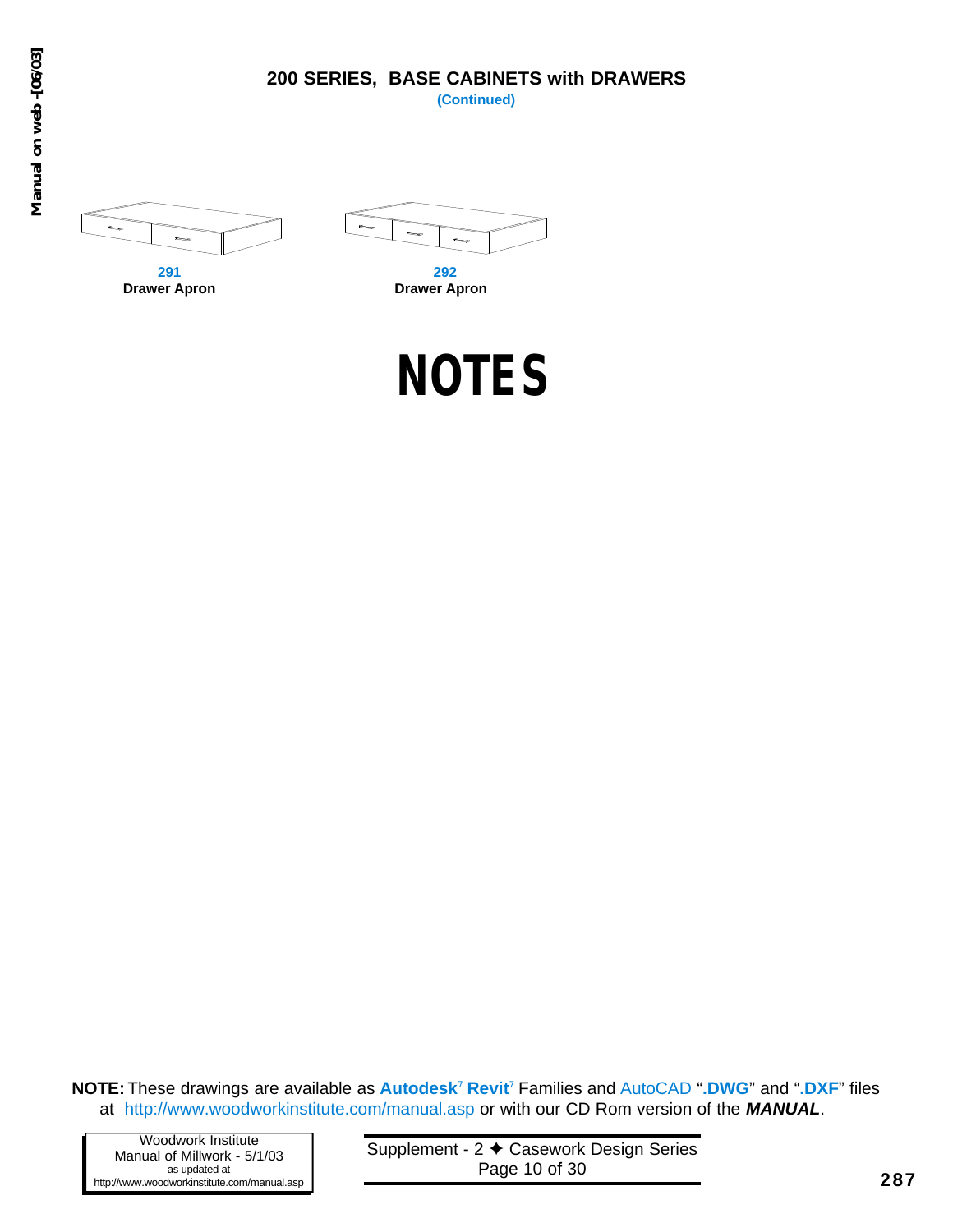

#### **300 SERIES, WALL HUNG CABINET**



| 288 | Supplement - 2 ♦ Casework Design Series<br>Page 11 of 30 | Woodwork Institute<br>Manual of Millwork - 5/1/03<br>as updated at<br>http://www.woodworkinstitute.com/manual.asp |
|-----|----------------------------------------------------------|-------------------------------------------------------------------------------------------------------------------|
|     |                                                          |                                                                                                                   |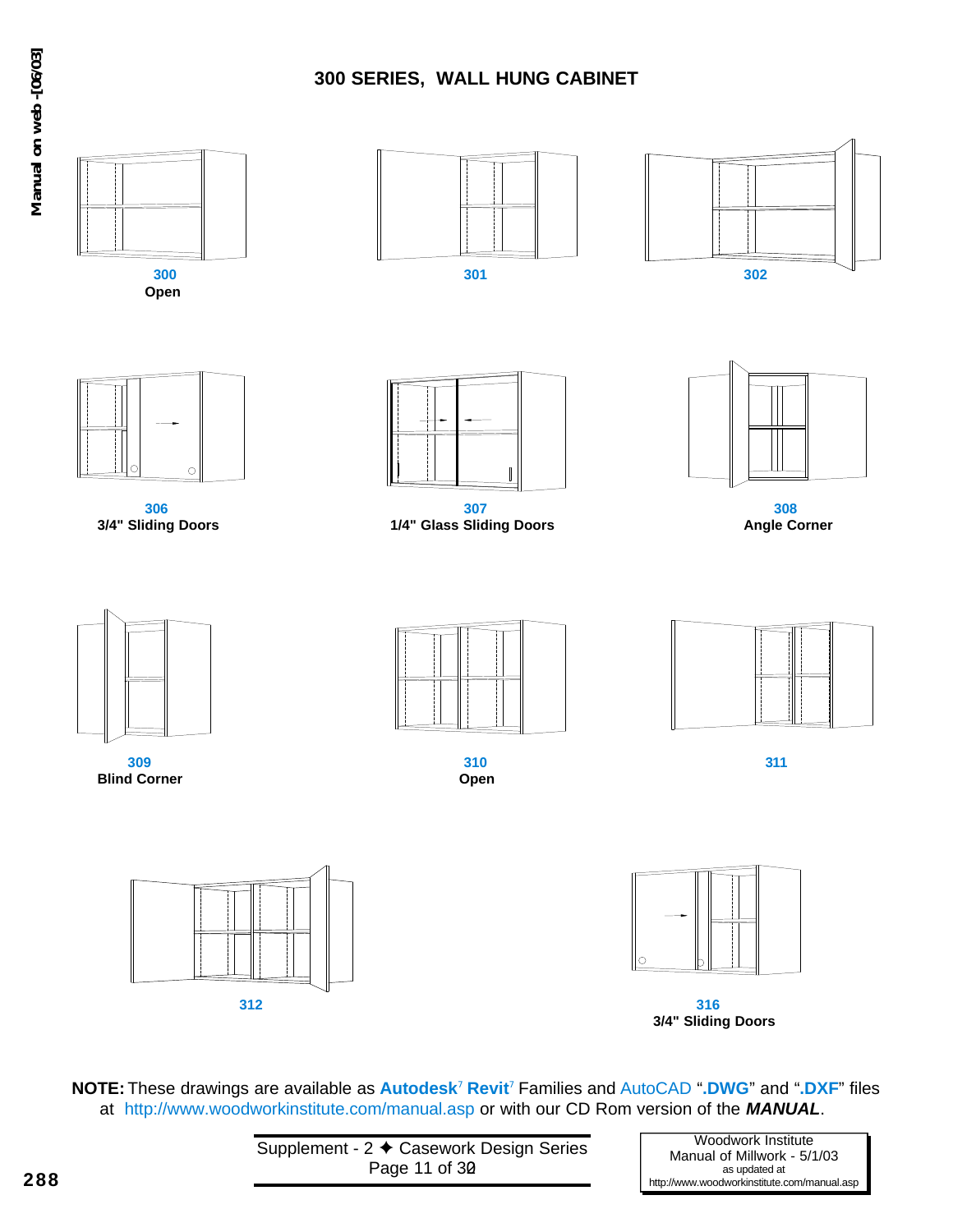## **300 SERIES, WALL HUNG CABINET**

**(Continued)**





**317 318 320 1/4" Glass Sliding Doors 1/4" Glass Sliding Doors & Open 1/4" Glass Back w/ Removable Stops**









**321 322 323 3/4" Glass S & R Door**





**324 325 326 3/4" Glass S & R Doors 3/4" Sliding Glass S & R Doors Partial Open**





**336 340 341 3/4" Sliding Doors Cubicles Cubicles**





**(Open back)**

**NOTE:** These drawings are available as **Autodesk**<sup>7</sup> **Revit**<sup>7</sup> Families and AutoCAD "**.DWG**" and "**.DXF**" files at http://www.woodworkinstitute.com/manual.asp or with our CD Rom version of the *MANUAL*.

| Woodwork Institute                          |
|---------------------------------------------|
| Manual of Millwork - 5/1/03                 |
| as updated at                               |
| http://www.woodworkinstitute.com/manual.asp |

Supplement - 2 + Casework Design Series Page 12 of 30 **289**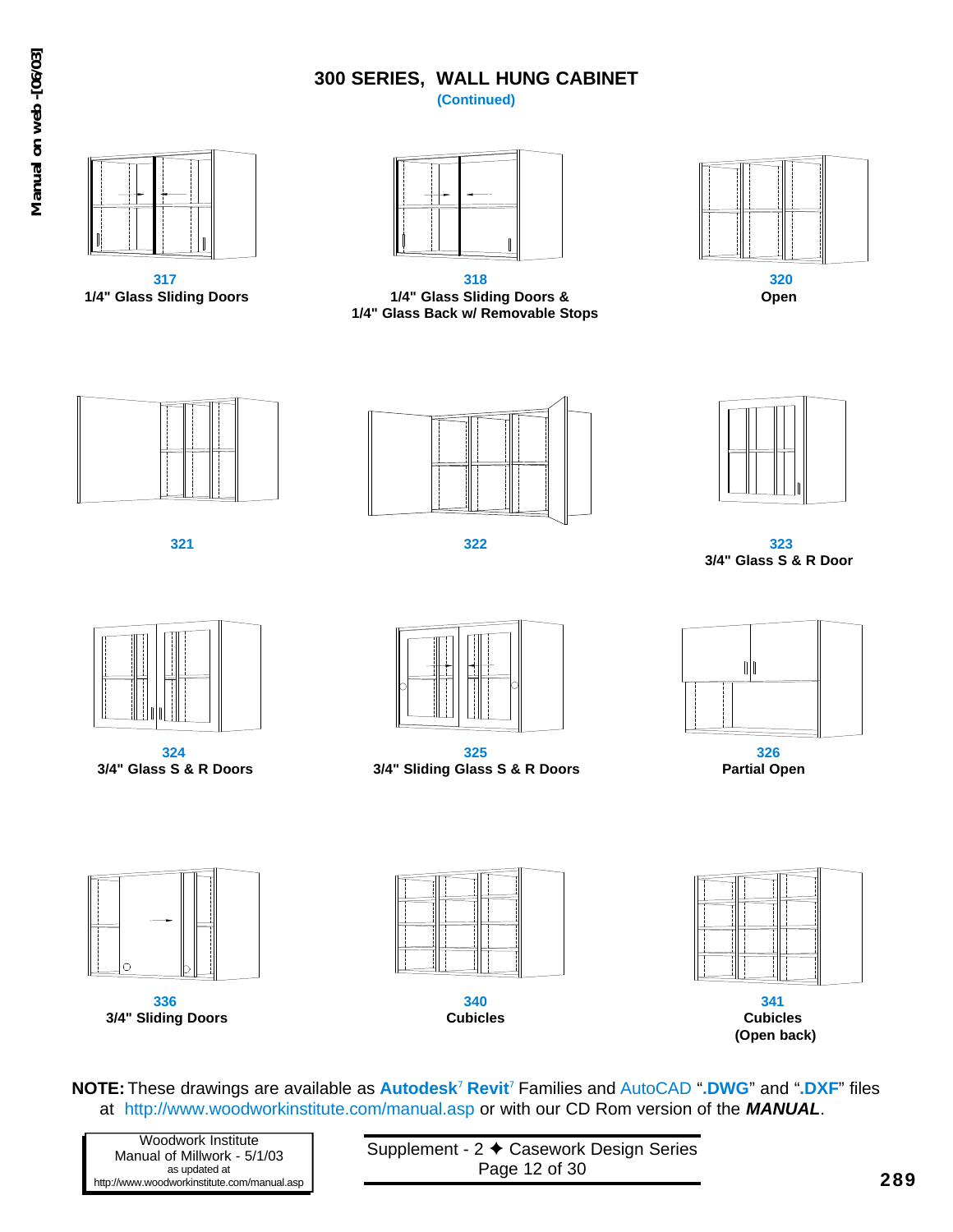## **300 SERIES, WALL HUNG CABINET**

**(Continued)**



**NOTE:** These drawings are available as **Autodesk**<sup>7</sup> **Revit**<sup>7</sup> Families and AutoCAD "**.DWG**" and "**.DXF**" files at http://www.woodworkinstitute.com/manual.asp or with our CD Rom version of the *MANUAL*.

Woodwork Institute Manual of Millwork - 5/1/03 as updated at http://www.woodworkinstitute.com/manual.asp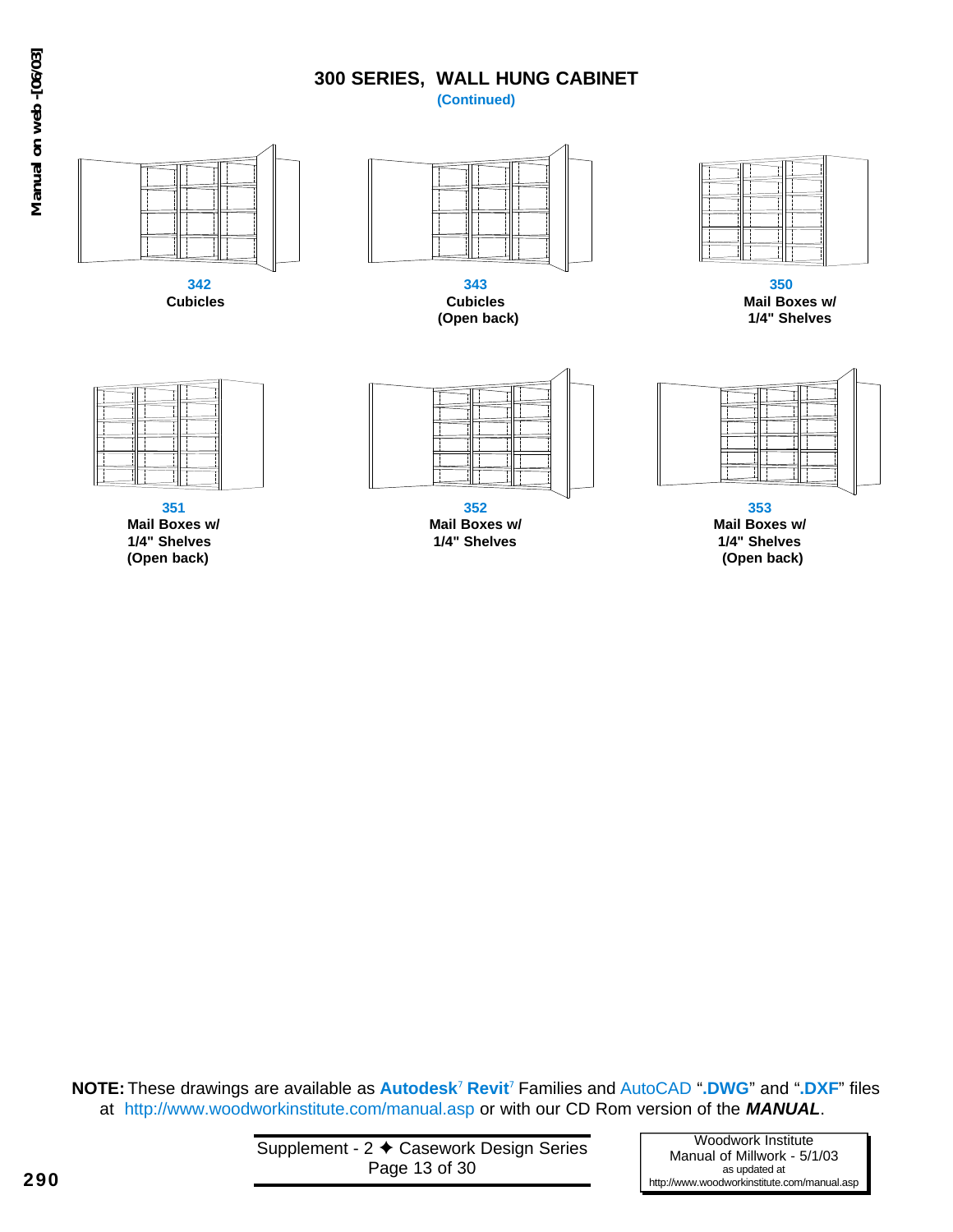

**NOTE:** These drawings are available as **Autodesk**<sup>7</sup> **Revit**<sup>7</sup> Families and AutoCAD "**.DWG**" and "**.DXF**" files at http://www.woodworkinstitute.com/manual.asp or with our CD Rom version of the *MANUAL*.

| Woodwork Institute<br>Manual of Millwork - 5/1/03<br>as updated at<br>http://www.woodworkinstitute.com/manual.asp | Supplement - $2 \triangleleft C$ asework Design Series<br>Page 14 of 30 | 29 <sup>4</sup> |
|-------------------------------------------------------------------------------------------------------------------|-------------------------------------------------------------------------|-----------------|
|                                                                                                                   |                                                                         |                 |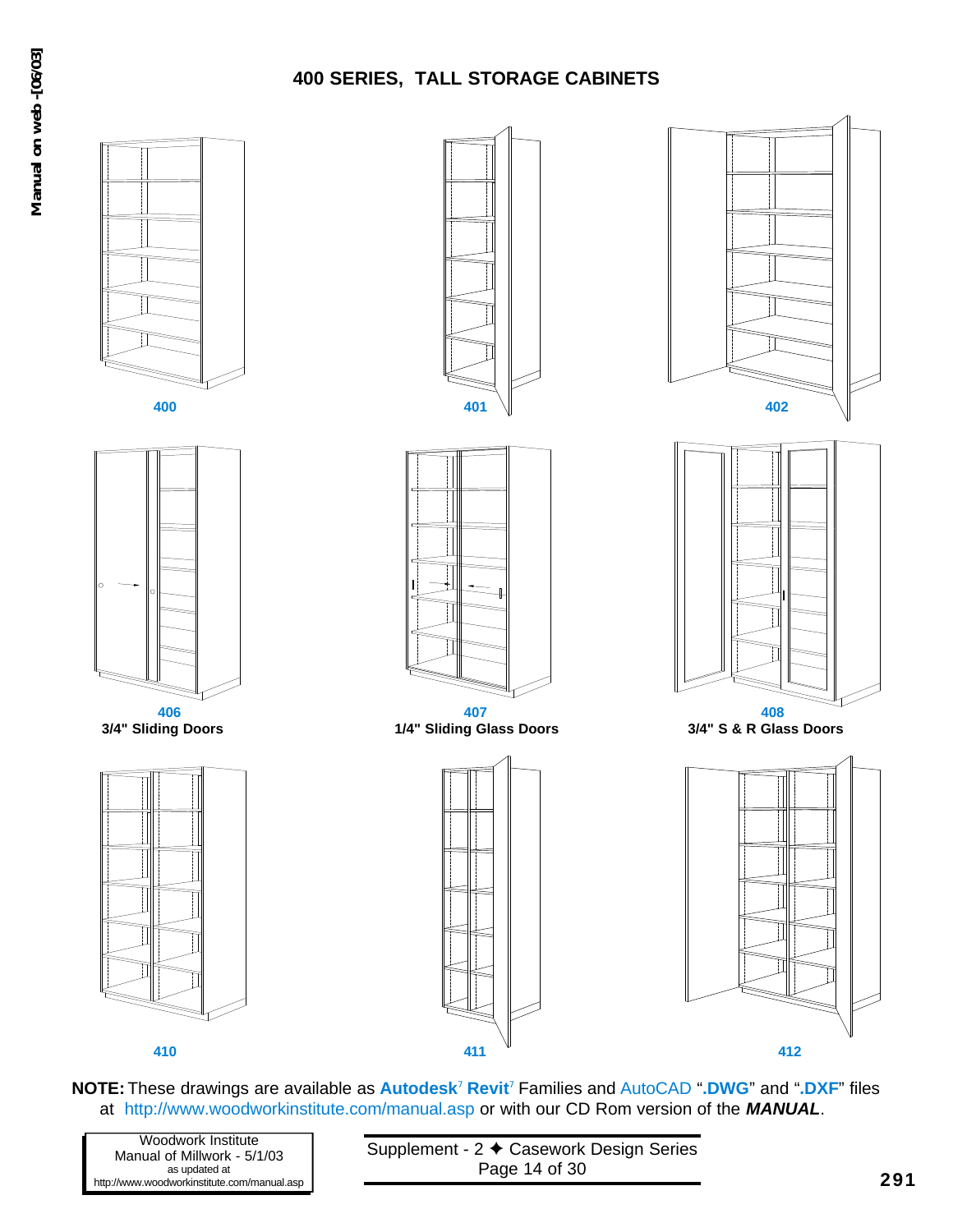**(Continued)**



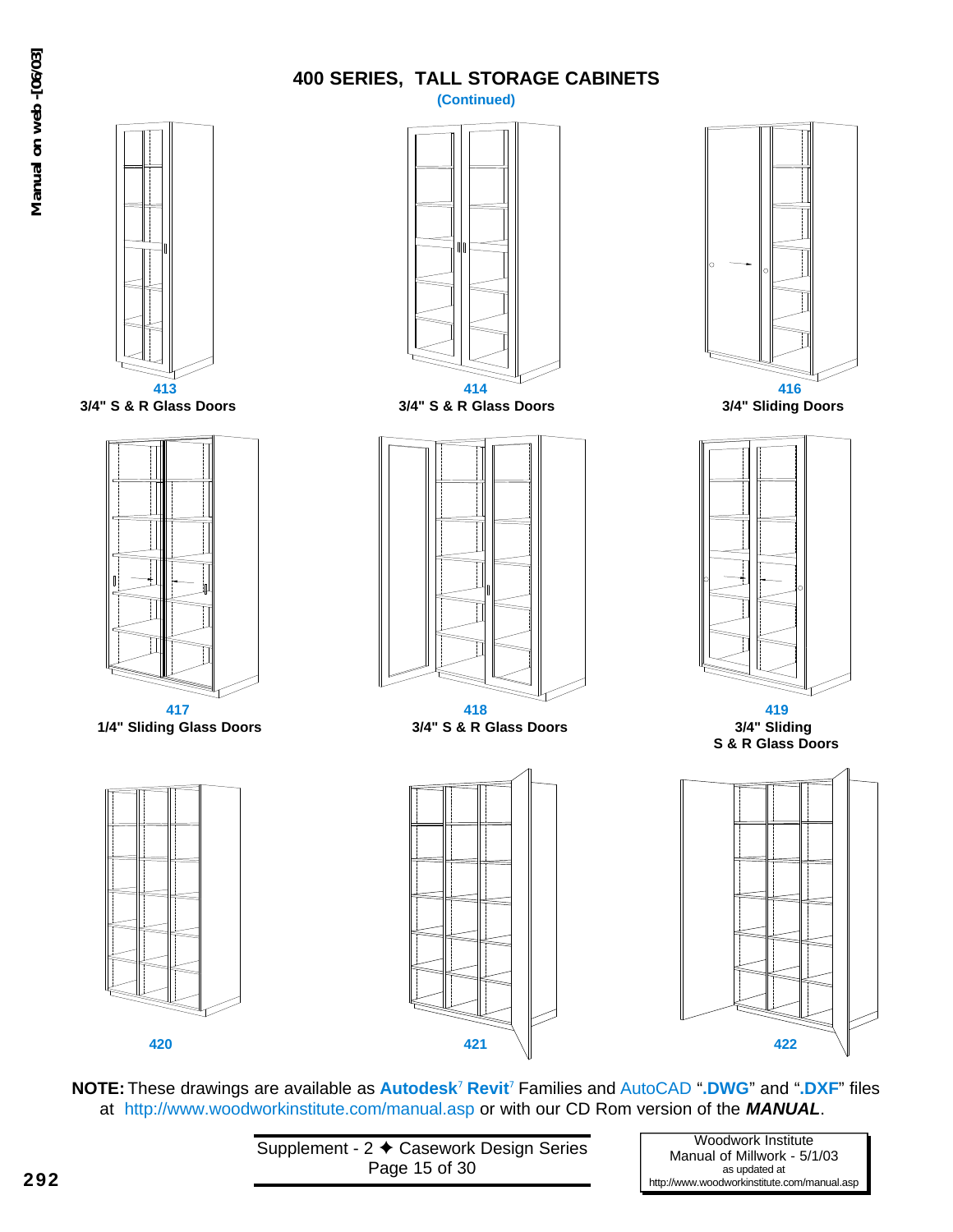

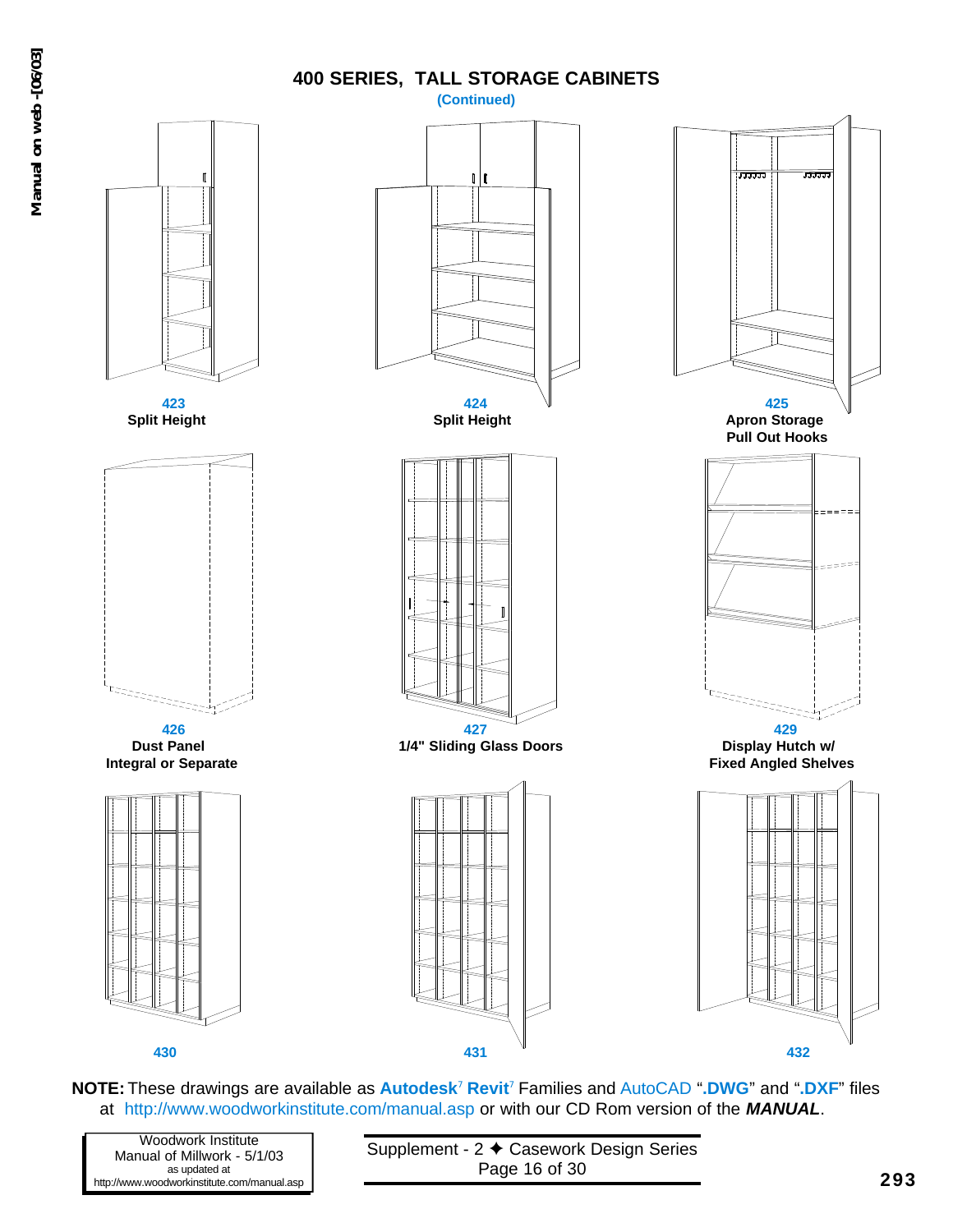**(Continued)**



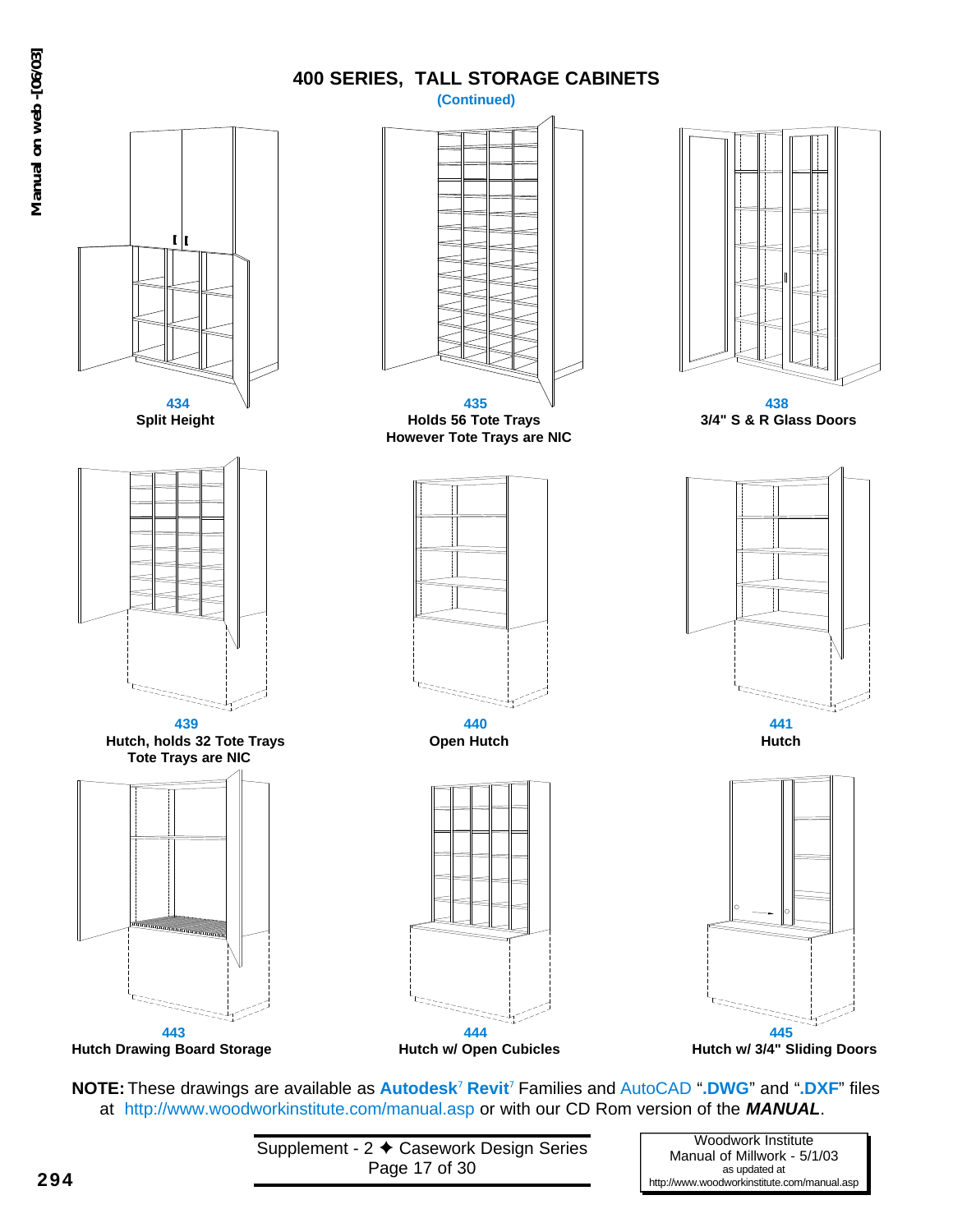

| Woodwork Institute<br>Manual of Millwork - 5/1/03<br>as updated at<br>http://www.woodworkinstitute.com/manual.asp | Supplement - 2 ← Casework Design Series<br>Page 18 of 30 | 295 |
|-------------------------------------------------------------------------------------------------------------------|----------------------------------------------------------|-----|
|-------------------------------------------------------------------------------------------------------------------|----------------------------------------------------------|-----|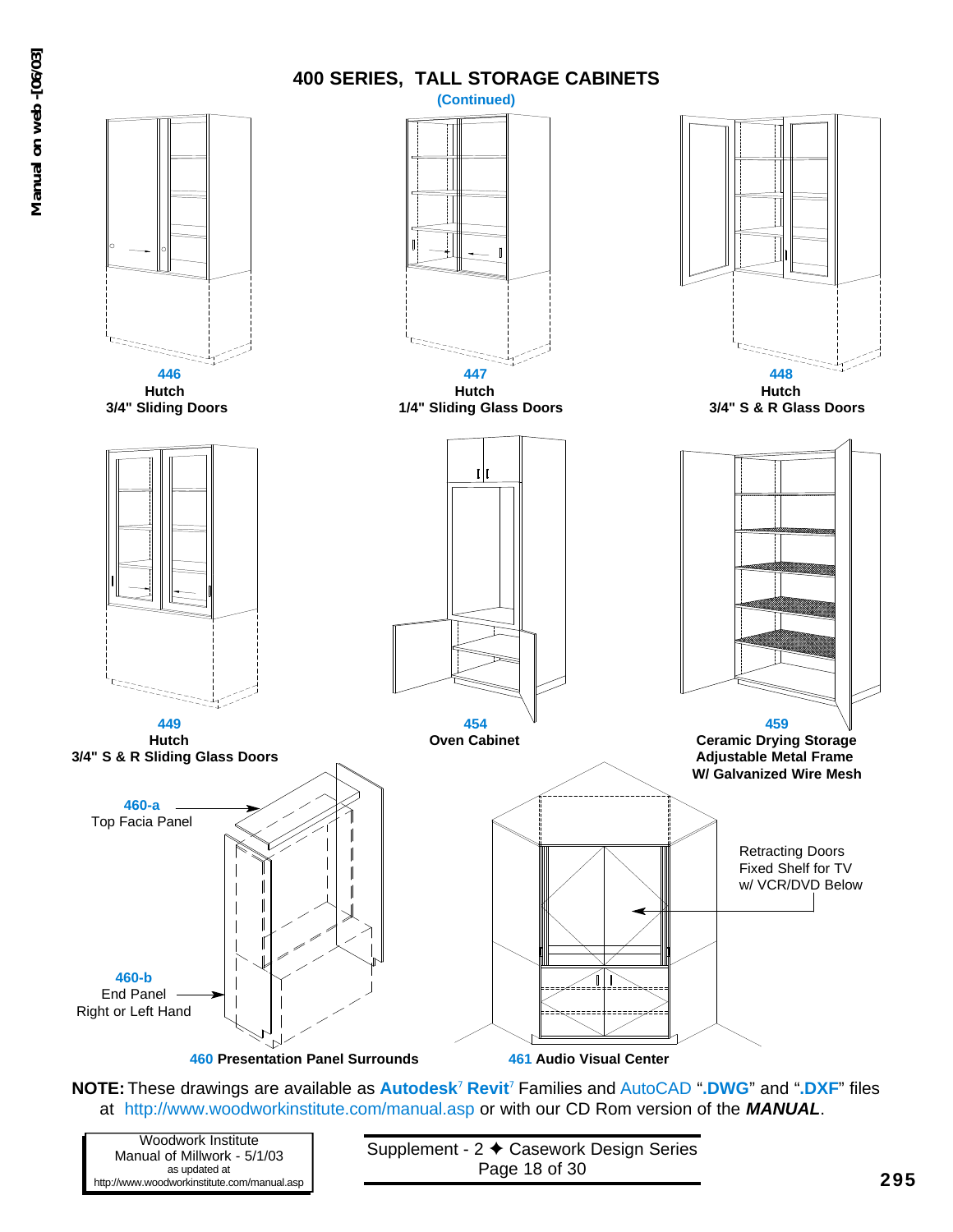



as updated at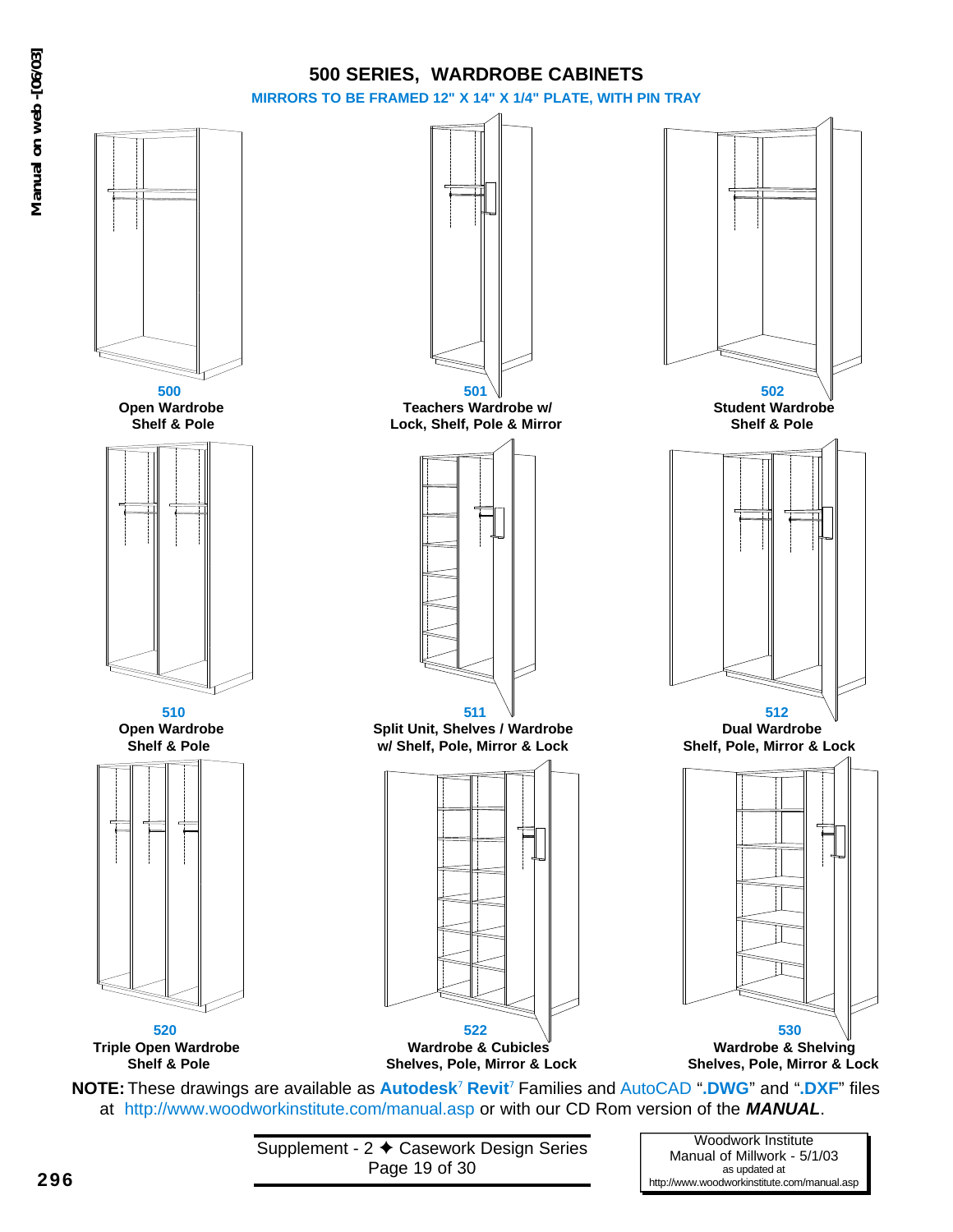

**NOTE:** Drawers in cabinets 531-533 shall be spaced away from cabinet ends up to 1" to allow for proper functionality when doors are in the ninety degree open position.



**\* See Slide Out Tilting Paper Shelf details on next page in this Supplement 2**

| Supplement - 2 ♦ Casework Design Series |
|-----------------------------------------|
|-----------------------------------------|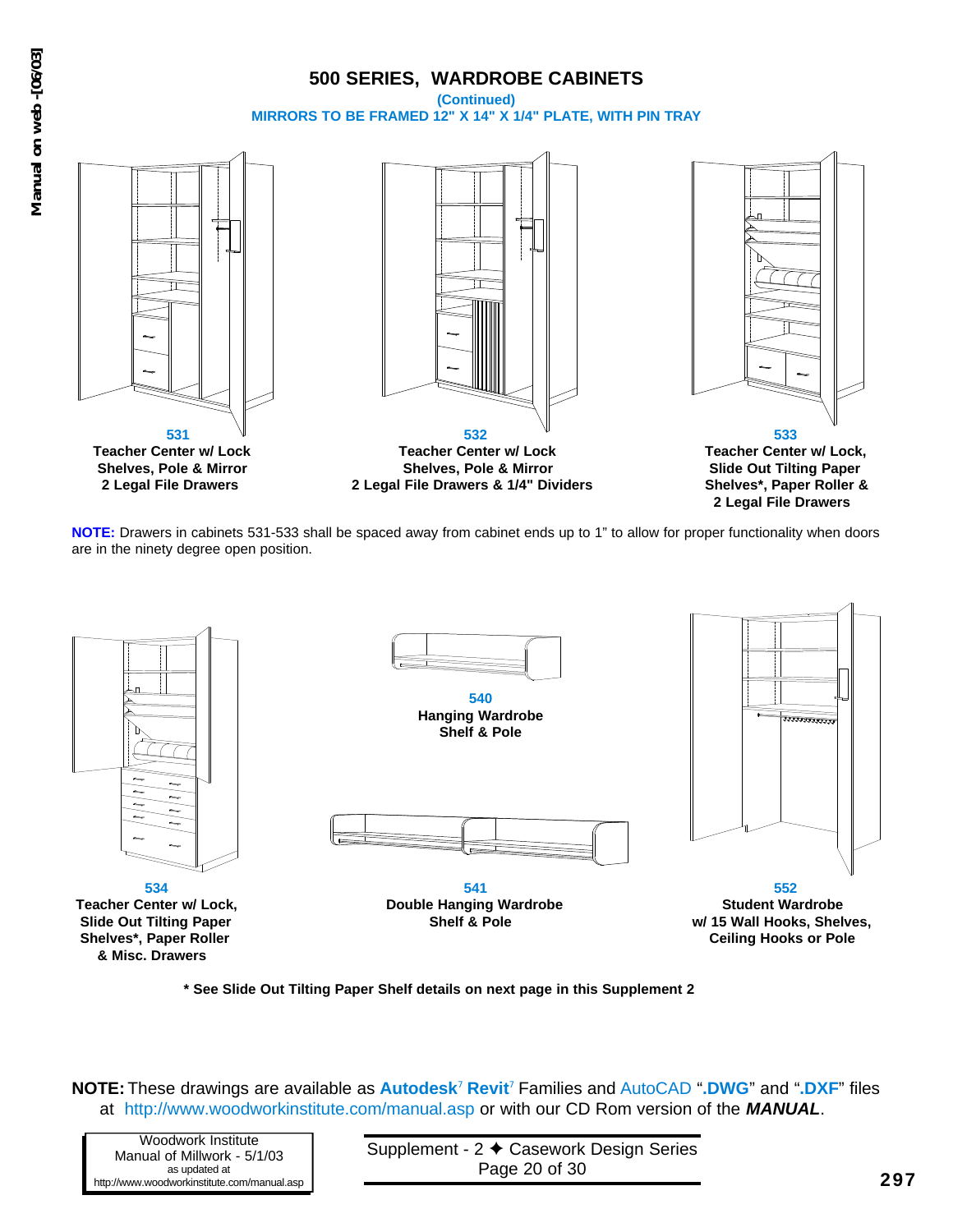## **TYPICAL SLIDE OUT/TILTING PAPER SHELF DETAILS**



**NOTE:** These drawings are available as **Autodesk**<sup>7</sup> **Revit**<sup>7</sup> Families and AutoCAD "**.DWG**" and "**.DXF**" files at http://www.woodworkinstitute.com/manual.asp or with our CD Rom version of the *MANUAL*.

| Supplement - 2 → Casework Design Series |
|-----------------------------------------|
| Page 21 of 30                           |

Woodwork Institute Manual of Millwork - 5/1/03 as updated at http://www.woodworkinstitute.com/manual.asp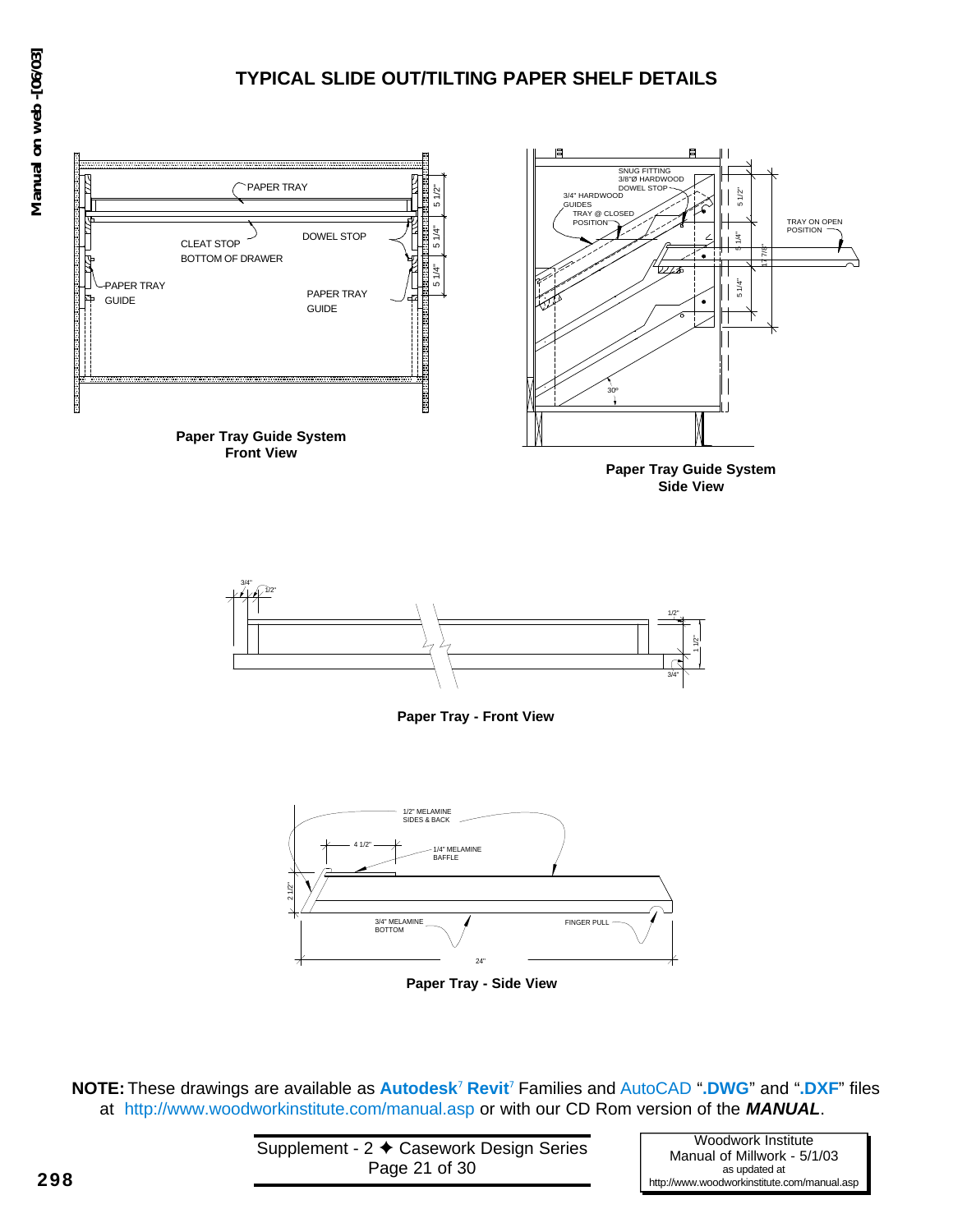#### **600 SERIES, LIBRARY CABINETS SEE PAGE 21 OF THIS SUPPLEMENT FOR 600 SERIES NOTES**





**600 w/ or 605 w/o Back 601 w/ or 606 w/o Back 602 w/ or 607 w/o Back 42" in Height including Top 60-1/2" Height including Top 72", 80" or 84" Height**

**Side View Side View**







**Library of Congress Shelf Newspaper Rack Display Shelf**



**620 w/ or 625 w/o Back 621 w/ or 626 w/o Back 622 w/ or 627 w/o Back 42" in Height including Top 60-1/2" Height including Top 72", 80" or 84" Height Back Same as Front Back Same as Front Back Same as Front**





**614 624 634 Hardwood Dowels**

#### **UNITS 614, 624 and 634 ARE INSERTS FOR THE ABOVE BOOK CASES**

**NOTE:** These drawings are available as **Autodesk**<sup>7</sup> **Revit**<sup>7</sup> Families and AutoCAD "**.DWG**" and "**.DXF**" files at http://www.woodworkinstitute.com/manual.asp or with our CD Rom version of the *MANUAL*.

| Woodwork Institute                          |  |
|---------------------------------------------|--|
| Manual of Millwork - 5/1/03                 |  |
| as updated at                               |  |
| http://www.woodworkinstitute.com/manual.asp |  |

Supplement - 2  $\triangle$  Casework Design Series Page 22 of 30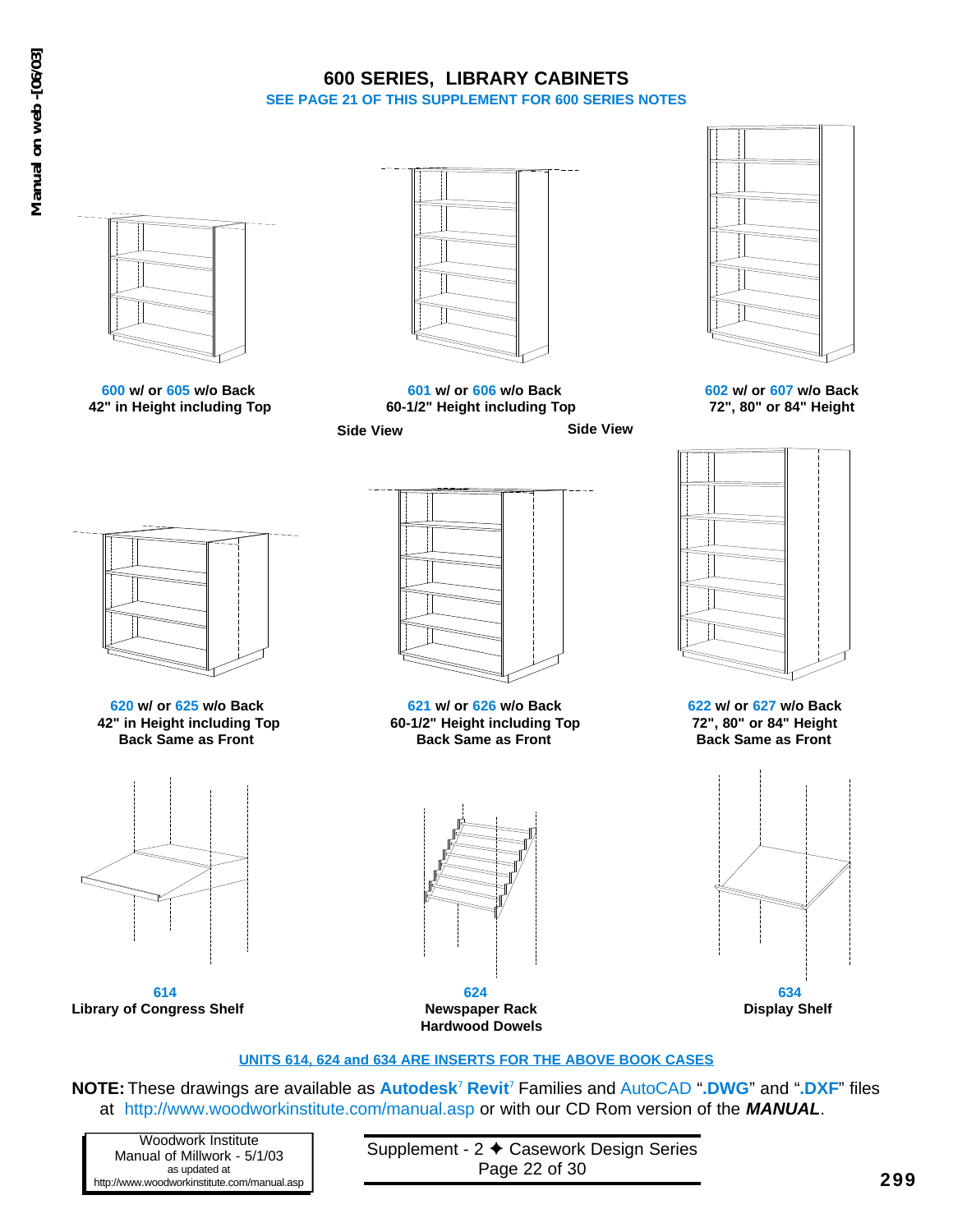#### **600 SERIES, LIBRARY CABINETS**

**(Continued)**





as updated at

**300**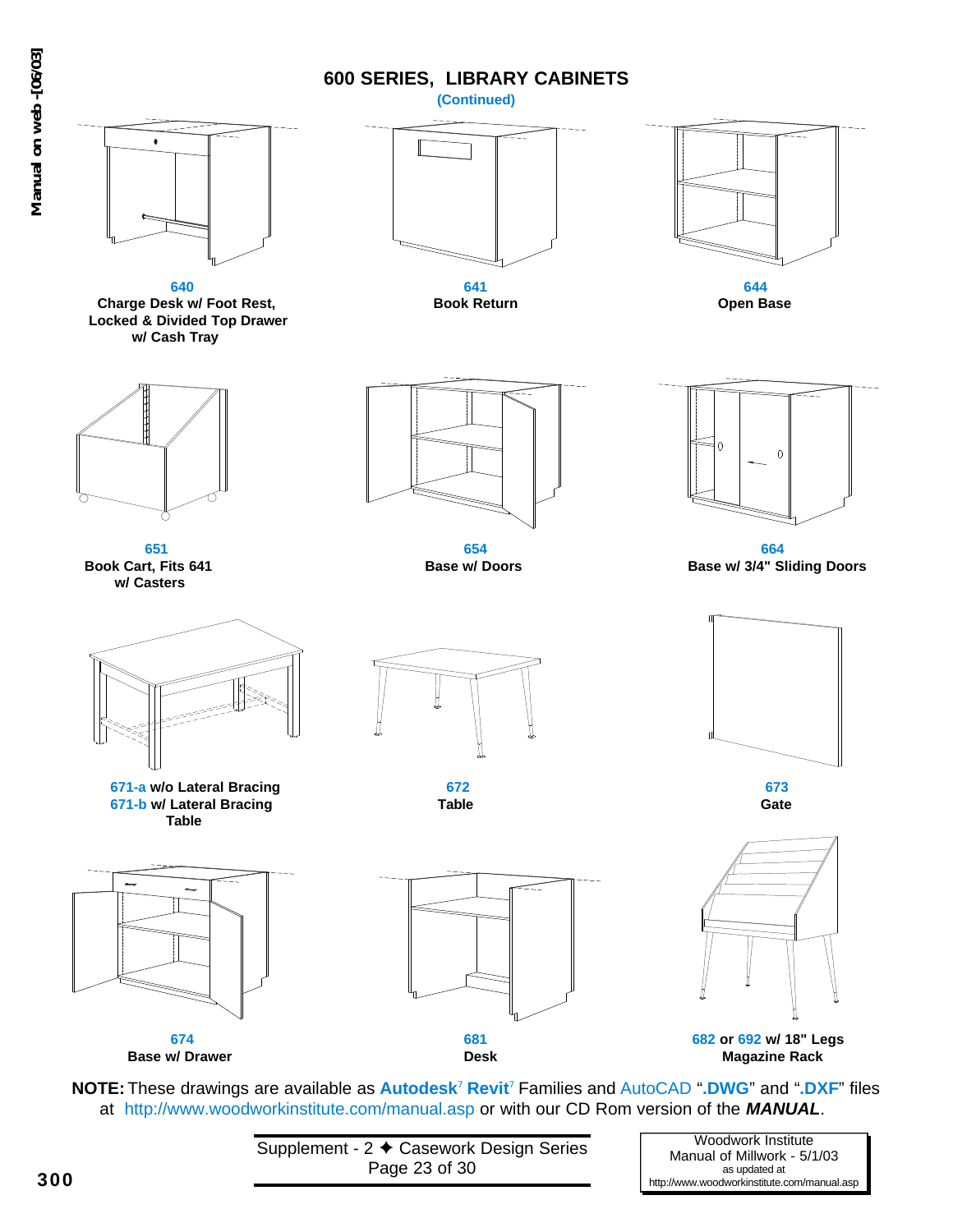#### **600 SERIES, LIBRARY CABINETS**

#### **(Continued)**





**683 Corner**



**684**

**Base w/ File Drawers on Full Extension Slides w/ File Follower or Hanging System**



**693 Dictionary Stand w/ Swivel Base**

#### **CARD FILE SYSTEM**



**642 Top**



**643 Card Files, 5-3/4" High**



**653 Card File, 10-3/4" High**



**663 Card File, 15-3/4" High**



**652 Slide Shelf, 2-5/8" High**



**662 27" High Base for Card Files**

**NOTE:** These drawings are available as **Autodesk**<sup>7</sup> **Revit**<sup>7</sup> Families and AutoCAD "**.DWG**" and "**.DXF**" files at http://www.woodworkinstitute.com/manual.asp or with our CD Rom version of the *MANUAL*.

**All Finished Backs in Panels or Continuous Lengths. Kick Spaces Front, Back & at Exposed Ends Typical. Card File System for 3" x 5" cards with built in follower.**

| Woodwork Institute                          |
|---------------------------------------------|
| Manual of Millwork - 5/1/03                 |
| as updated at                               |
| http://www.woodworkinstitute.com/manual.asp |

**NOTES**

Supplement - 2  $\blacklozenge$  Casework Design Series Page 24 of 30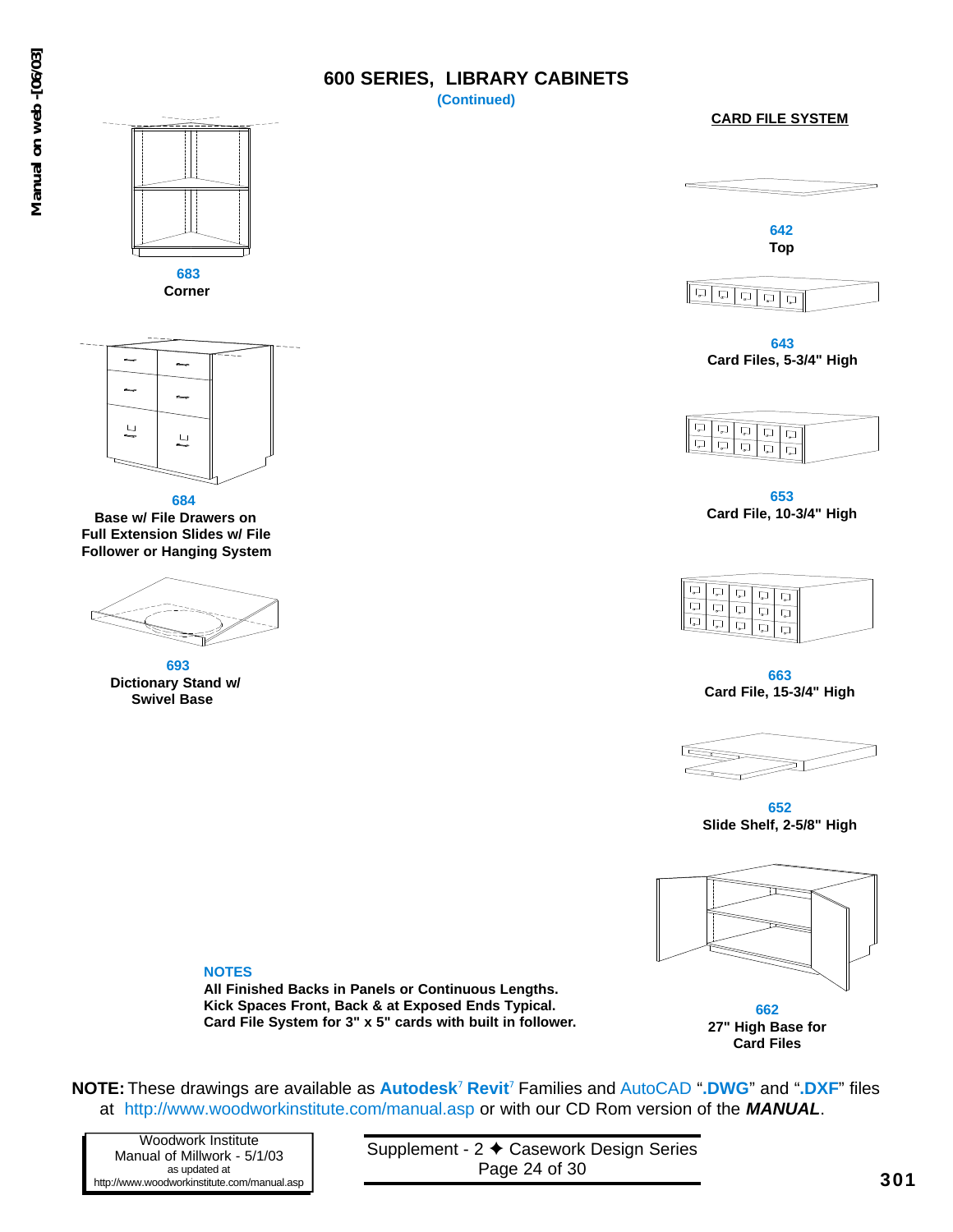**NOTE: All moveable units to be equipped with adequate WIC-approved casters for the intended load capacity. SEE PAGE 1 OF THIS SUPPLEMENT FOR ADDITIONAL 700 SERIES NOTES**



**NOTE:** These drawings are available as **Autodesk**<sup>7</sup> **Revit**<sup>7</sup> Families and AutoCAD "**.DWG**" and "**.DXF**" files at http://www.woodworkinstitute.com/manual.asp or with our CD Rom version of the *MANUAL*.



**2**

**1**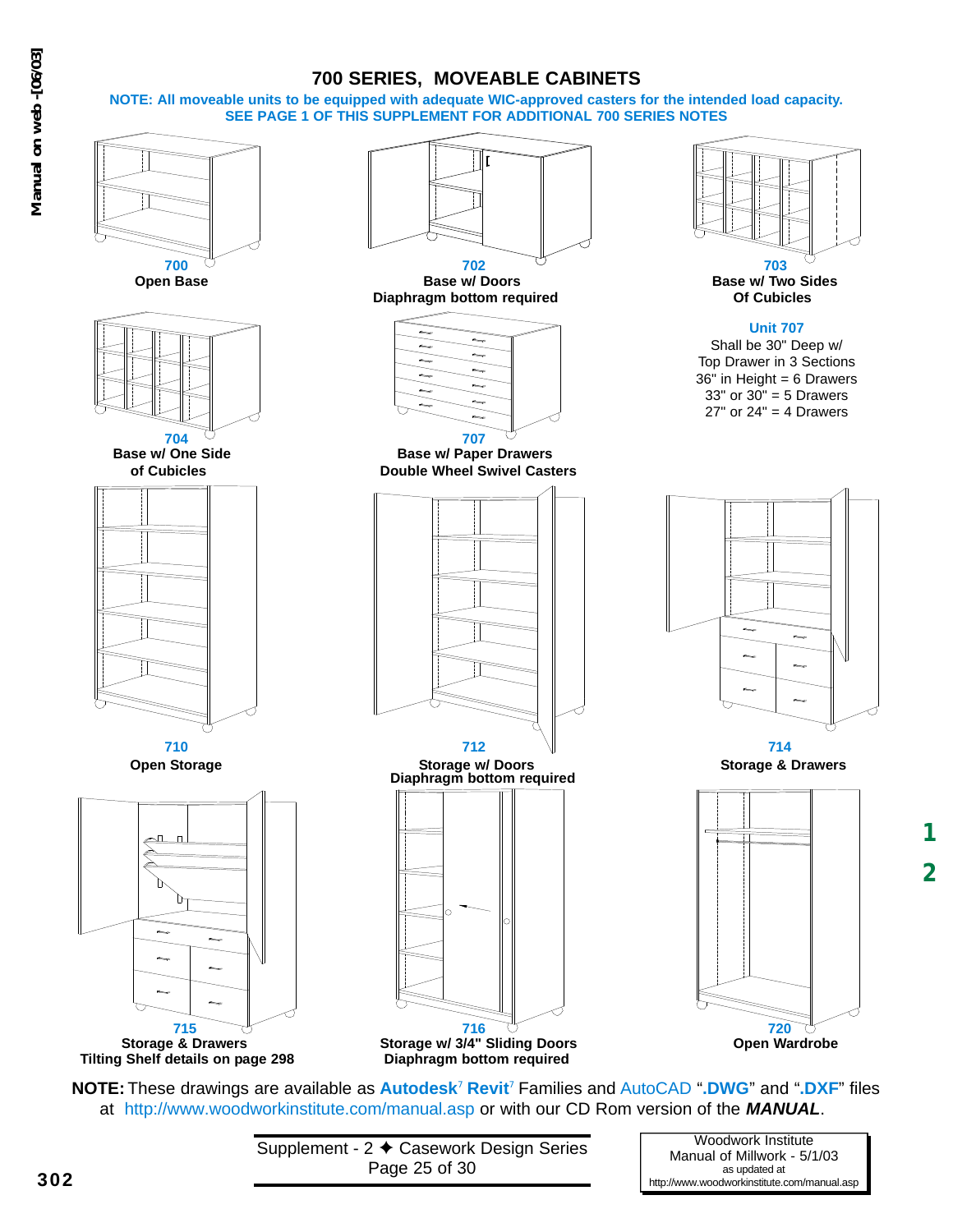

| Woodwork Institute                          | Supplement - 2 ← Casework Design Series |  |  |
|---------------------------------------------|-----------------------------------------|--|--|
| Manual of Millwork - 5/1/03                 |                                         |  |  |
| as updated at                               | Page 26 of 30                           |  |  |
| http://www.woodworkinstitute.com/manual.asp |                                         |  |  |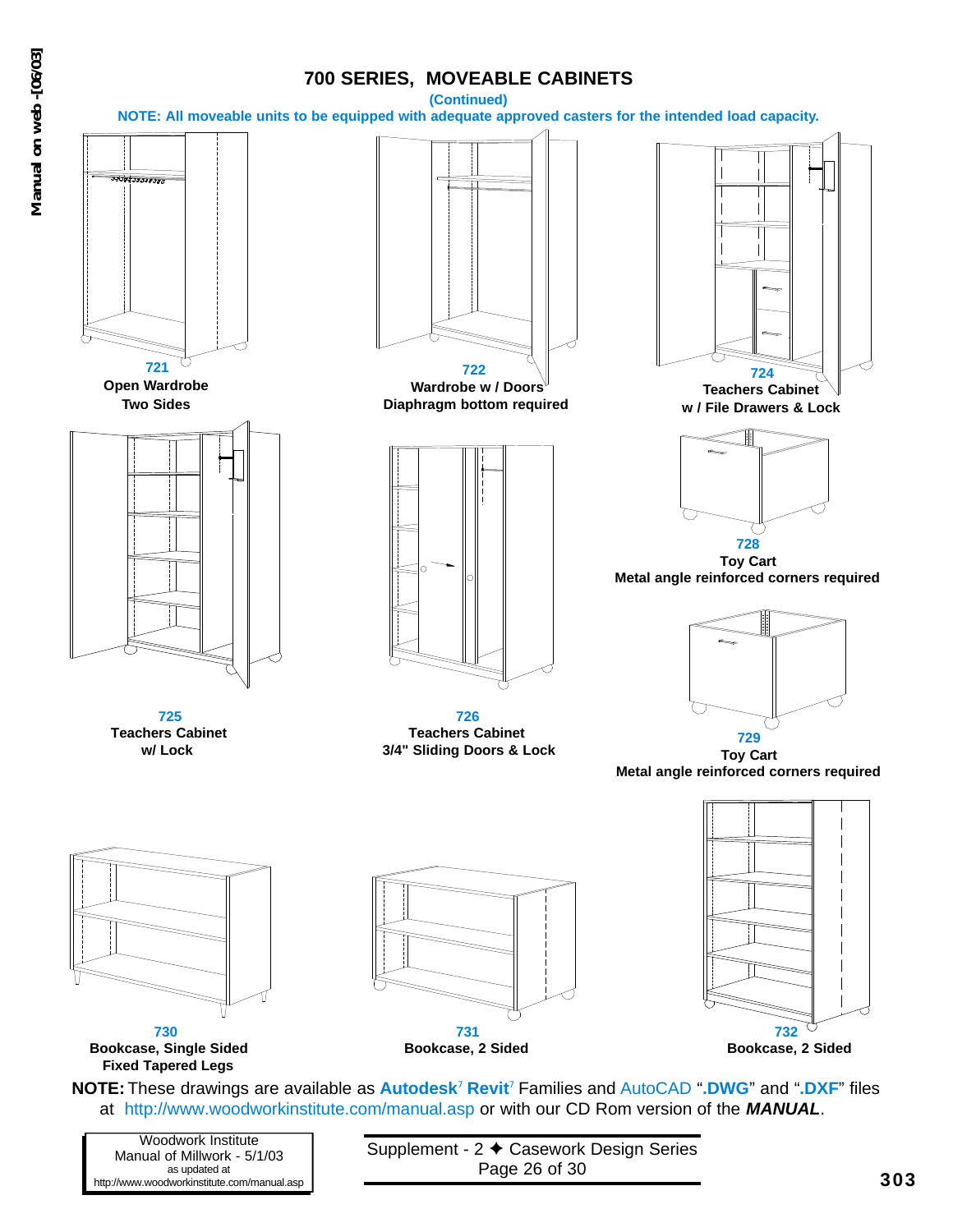**(Continued)**

**NOTE: All moveable units to be equipped with adequate approved casters for the intended load capacity.**





**734 735 736 Bookcase, 2 Sided Clay Cart Clay Cart w/ Custom 22 ga. Metal angle reinforced corners required 8 ea. 1/4" Hardboard Panels**



Galvanized Liner, 3/4" LP Top **Metal angle reinforced corners required**





**737 738 739**



**Block Cart Block Cart Block Cart Block Cart Ball & Bat Cart w/ 5 Equal Metal angle reinforced Metal angle reinforced Compartments at One End corners required corners required Metal angle reinforced corners required**



#### **NOTES FOR CABINET 742:**

**To be furnished with 6" round chemical sink, Burrett Rods, cross bar and flush sockets, galley pump with polyethylene tubing and 1 gallon bottles for both fresh water and waste, 3 prong duplex outlet with 15' supply cord, locks on all doors and drawers, 6 pegs on back of storage compartment door and 1/4" pegboard liner on back of sink door.**

**742 (See notes) Demonstration Cart 48" x 33" x 24" Laboratory Top**

**NOTE:** These drawings are available as **Autodesk**<sup>7</sup> **Revit**<sup>7</sup> Families and AutoCAD "**.DWG**" and "**.DXF**" files at http://www.woodworkinstitute.com/manual.asp or with our CD Rom version of the *MANUAL*.



Woodwork Institute Manual of Millwork - 5/1/03 as updated at http://www.woodworkinstitute.com/manual.asp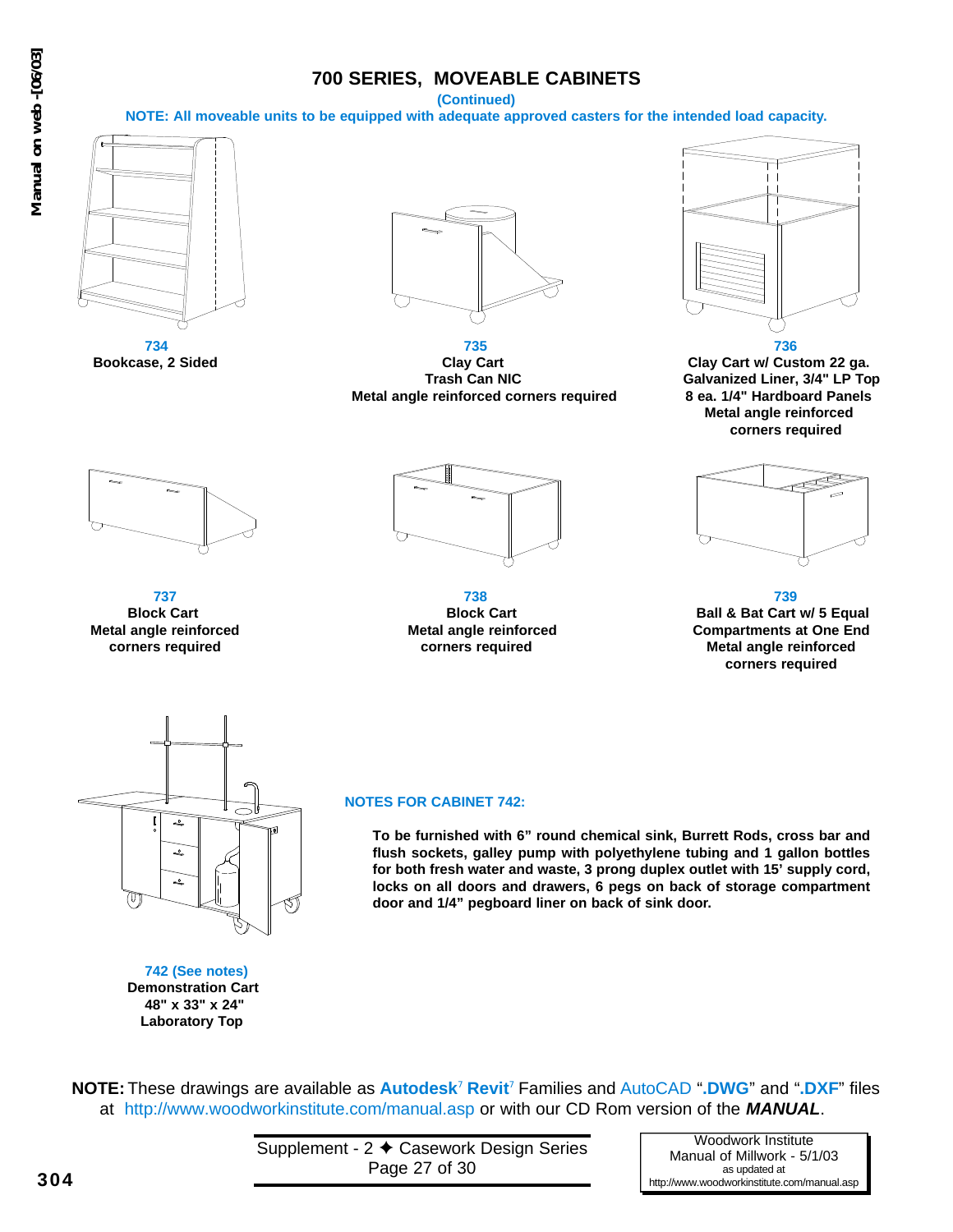**(Continued)**

**NOTE: All moveable units to be equipped with adequate approved casters for the intended load capacity.**



**Tack Board Top, LP Face & Top Tack Board Top, LP Face Diaphragm bottom required Diaphragm bottom required**



**746 (See notes) Cooking Demonstration Cart 48" x 33" x 24" 3/4" Sliding Doors & LP Top Diaphragm bottom required**



**743 744 2 Sided Easel Cart Single Sided Easel Cart 48" x 54" x 24" 48" x 66" x 24" w/ Side Door**

#### **NOTES FOR CABINET 746:**

**To be furnished with electric cooking and mixing units, built in 3 prong electric service w/ 15' supply cord.**



**Nature Demonstration Cart Open Hutch Cabinet Hutch Cabinet 3/4" Sliding Doors & LP Top Diaphragm bottom required Removable 22ga. Galvanized Pan Diaphragm bottom required**



**747 750 751 48" x 33" x 24" Diaphragm bottom required W/ 3/4" Sliding Doors**



**NOTE:** These drawings are available as **Autodesk**<sup>7</sup> **Revit**<sup>7</sup> Families and AutoCAD "**.DWG**" and "**.DXF**" files at http://www.woodworkinstitute.com/manual.asp or with our CD Rom version of the *MANUAL*.

| Woodwork Institute                          |
|---------------------------------------------|
| Manual of Millwork - 5/1/03                 |
| as updated at                               |
| http://www.woodworkinstitute.com/manual.asp |

Supplement - 2 + Casework Design Series Page 28 of 30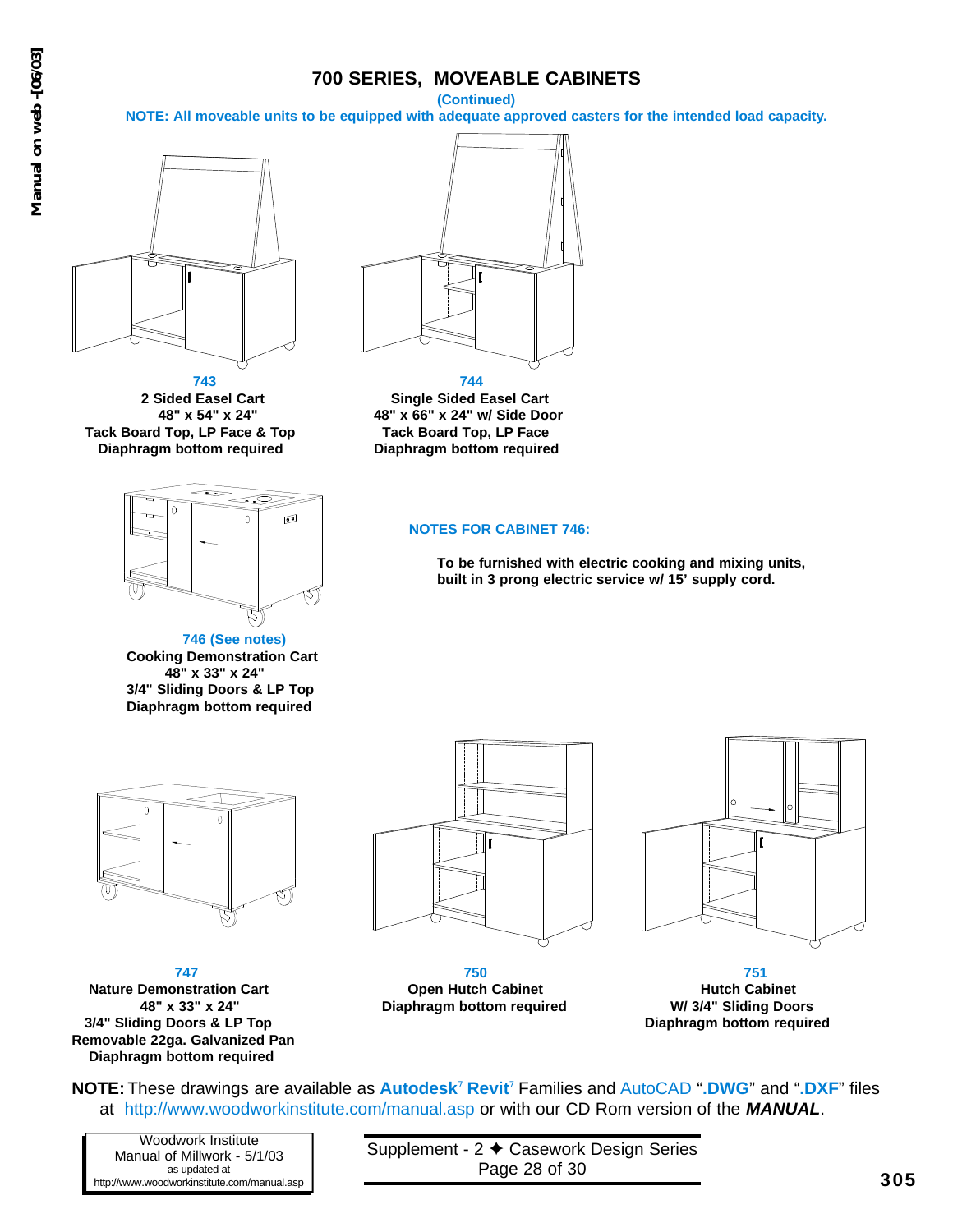**(Continued)**

**NOTE: All moveable units to be equipped with adequate approved casters for the intended load capacity.**





**752 753 754 Open Hutch Cabinet Hutch Cabinet Open Hutch Cabinet W/ 3/4" Sliding Doors**





**755 Hutch Cabinet W/ 3/4" Sliding Doors**



**TYPICAL DIAPHRAGM BOTTOM DETAIL**

| Supplement - 2 ♦ Casework Design Series |  |
|-----------------------------------------|--|
| Page 29 of 30                           |  |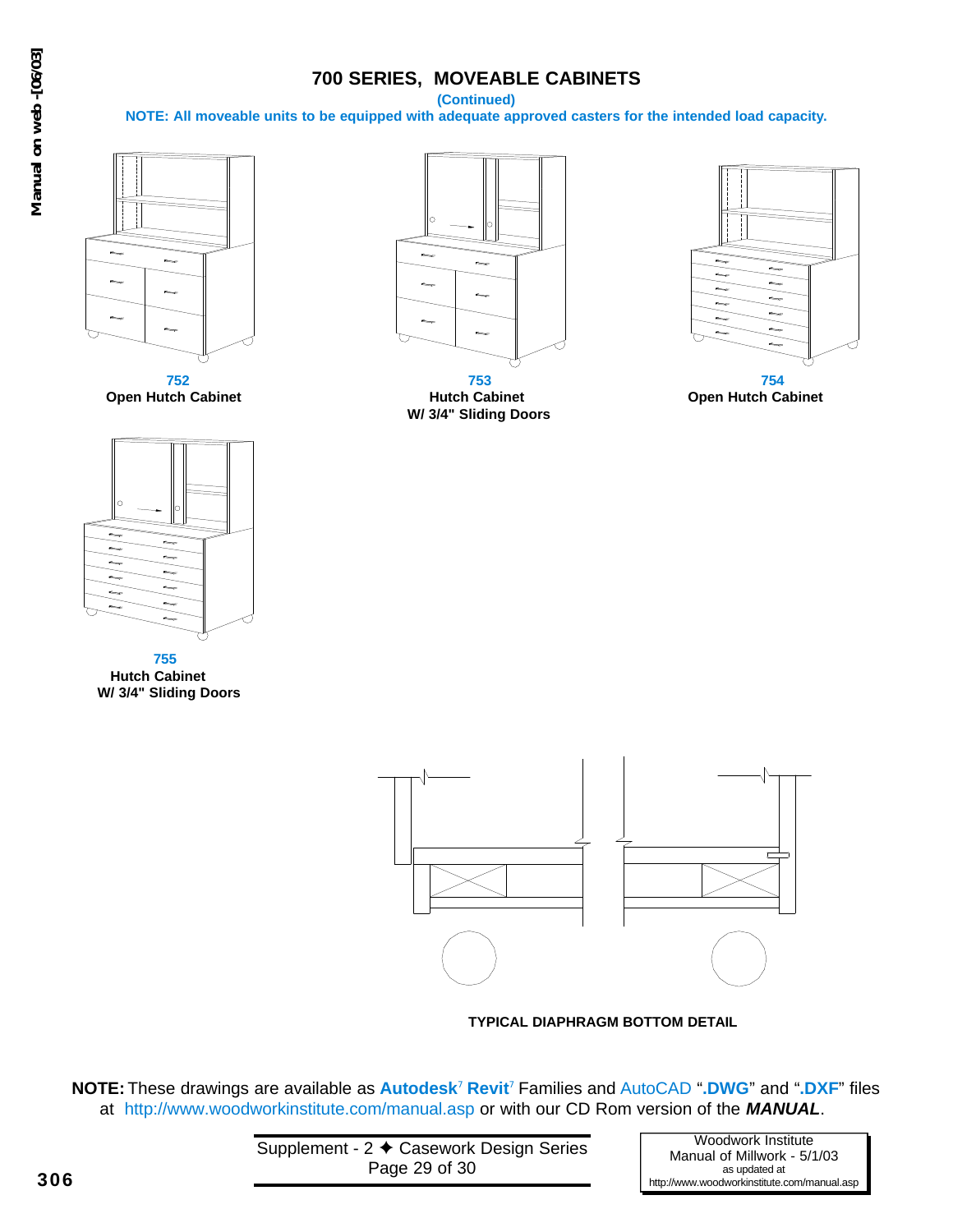**(Continued)**

**NOTE: All moveable units to be equipped with adequate approved casters for the intended load capacity.**

### **STUDY CARRELS, LAYOUT & CONSTRUCTION**



**760 Study Carrel 38" x 54" x 30"**







**761 763 764**



**762 765**







**KEY DETAIL "B" DETAIL "C"**



**NOTE:** These drawings are available as **Autodesk**<sup>7</sup> **Revit**<sup>7</sup> Families and AutoCAD "**.DWG**" and "**.DXF**" files at http://www.woodworkinstitute.com/manual.asp or with our CD Rom version of the *MANUAL*.

| Woodwork Institute                          |
|---------------------------------------------|
| Manual of Millwork - 5/1/03                 |
| as updated at                               |
| http://www.woodworkinstitute.com/manual.asp |

Supplement - 2  $\leftarrow$  Casework Design Series Page 30 of 30